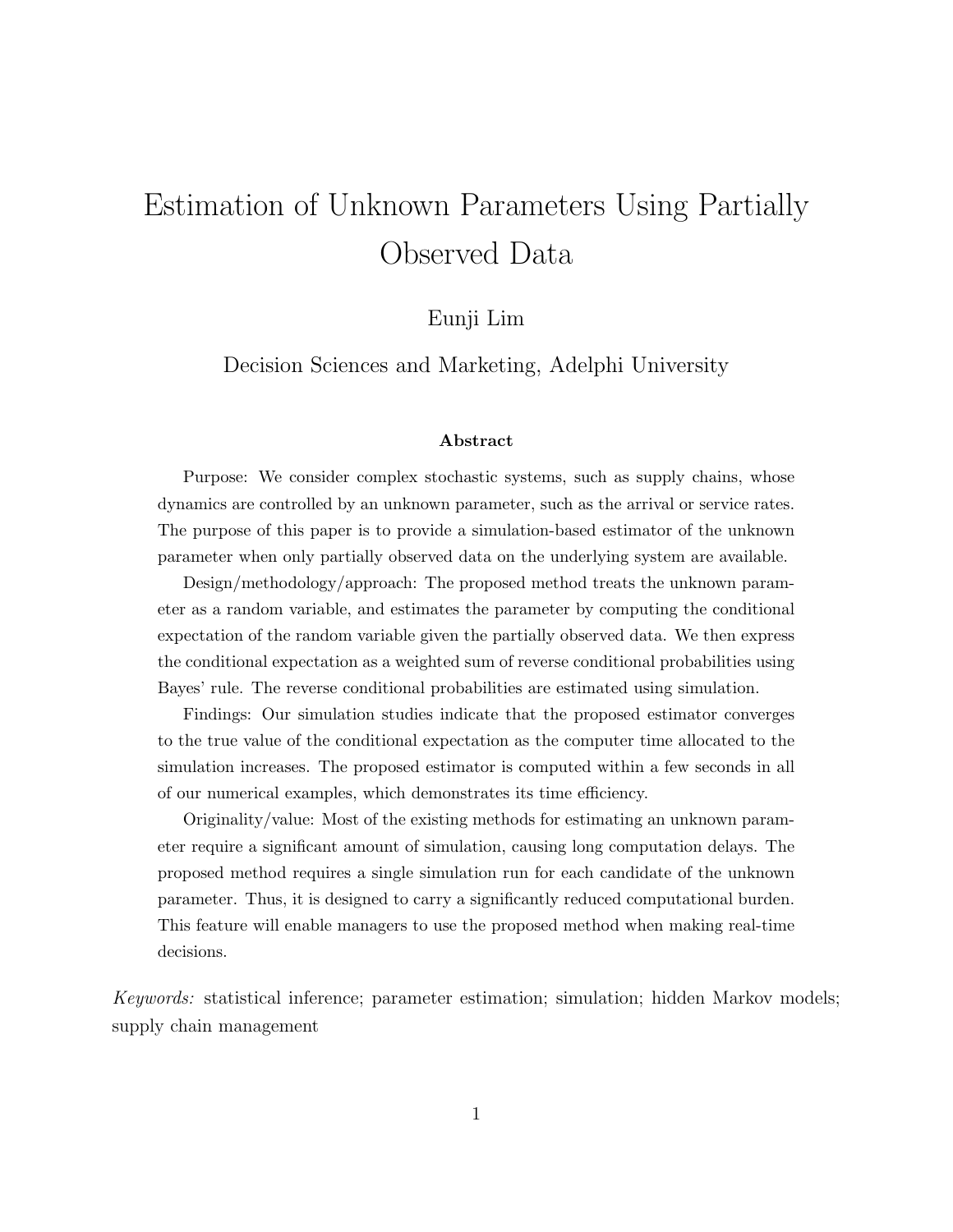

Figure 1: A simplified version of a manufacturer's supply chain

## 1 Introduction

We consider the problem of estimating an unknown parameter for a stochastic process when only partially observed data on such a process are available. This paper is motivated by a manufacturer whose supply chain consists of multiple manufacturing plants with jobs being transported from one plant to another. Figure 1 depicts a simplified version of such a supply chain. In order to predict the future performance of the supply chain, a computer simulation can be set up and run to provide estimates on future performance. One of the challenges in this setting was that some of the parameters that are necessary to set up such a simulation were not known, and only partial information on the supply chain was collected. For example, the manufacturer needed to know the rate at which jobs were processed at each plant in order to run a computer simulation, but the rate was not known in one of the plants. On the other hand, some partial information, such as the total number of jobs either being processed or waiting in queue at each plant, was observable on a daily basis. Thus, the main problem that the manufacturer faced was how to estimate the unknown parameter based on the partially observed data on his supply chain.

To answer the manufacturer's question, we take the view that the system under consideration can be simulated by updating a vector of real numbers  $X_t$  for each  $t \in \{\cdots, -1, 0, 1, \cdots\},\$ where  $X_t$  describes the internal state of the system at time t. Throughout this paper, the stochastic process  $X = (X_t : -\infty < t < \infty)$  is assumed to be a Markov chain in the steady state. A stochastic process can be assumed to be in the steady-state, under certain conditions, when it has evolved for a long period of time. It is reasonable to assume that  $X$  is in the steady state since, in many applications, the system under consideration has been up and running for a long period of time.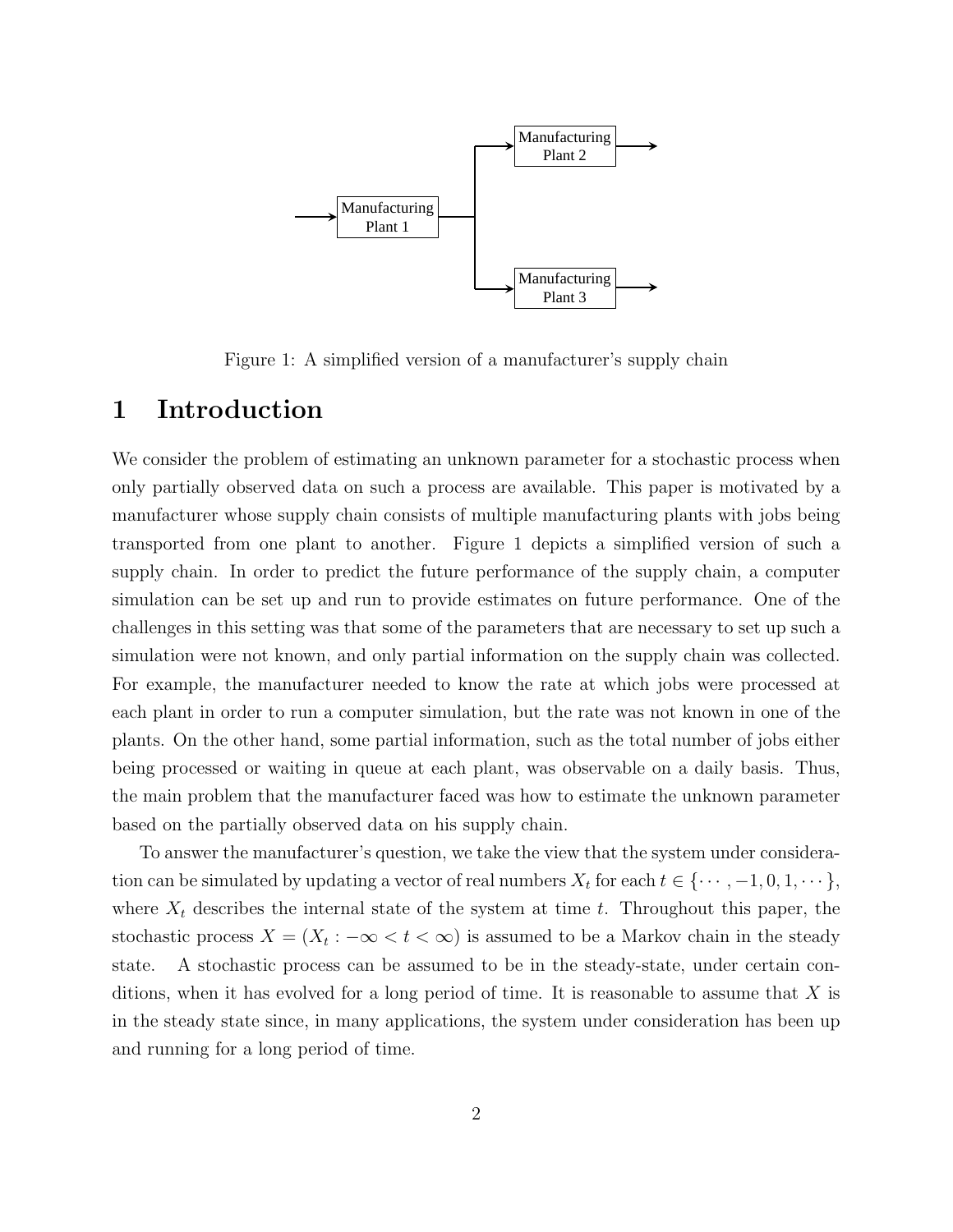We further assume that only part of  $X_t$  is observable and collected as data, and hence, the observable process can be expressed as  $Y = (Y_t : -\infty < t < \infty)$ , where  $Y_t = f(X_t)$  for  $-\infty < t < \infty$  and some known function f. For example,  $X_t$  can be the total number of jobs at each plant and the amount of time that has passed since service was initiated on a job at each plant, and  $Y_t$  can be the numbers of jobs in some (not all) of the plants at time t. In order to simulate the system by updating  $X_t$ , we need to know certain parameters such as the rate at which jobs are processed at each plant or the rate at which jobs arrive at each plant. We assume that all of these parameters are known except for one, say  $\theta_*$ . If we assume that the current time is  $t = 0$ , the problem can be formulated as an estimation of  $\theta_*$ based on observed data  $Y_0 = y_0, Y_{-1} = y_{-1}, \cdots$ .

In our approach, we first treat  $\theta_*$  as a random variable  $\theta$  that can take one of the values in  $\Theta = \{\theta_1, \dots, \theta_r\}$ . Hence, our best guess on  $\theta_*$  given  $Y_0 = y_0, Y_{-1} = y_{-1}, \dots$  is the conditional expectation of  $\theta$  given  $Y_0 = y_0, Y_{-1} = y_{-1}, \dots$ , i.e.,  $\mathbb{E}(\theta|Y_0 = y_0, Y_{-1} = y_{-1}, \dots)$ . We then realize that computing the conditional expectation on the full history  $Y_0 = y_0, Y_{-1} =$  $y_{-1}, \cdots$  is computationally challenging and sometimes impractical, and hence, we simplify our problem as an estimation of  $\theta$  based on  $Y_0 = y_0$  only. Our problem thus boils down to how to compute  $\mathbb{E}(\theta|Y_0 = y_0)$ . We next rewrite  $\mathbb{E}(\theta|Y_0 = y_0)$  as follows (using Bayes' rule):

$$
\mathbb{E}(\theta|Y_0 = y_0) = \sum_{i=1}^r \theta_i \mathbb{P}(\theta = \theta_i|Y_0 = y_0)
$$
  
\n
$$
= \sum_{i=1}^r \theta_i \left( \frac{\mathbb{P}(Y_0 = y_0|\theta = \theta_i)\mathbb{P}(\theta = \theta_i)}{\sum_{j=1}^r \mathbb{P}(Y_0 = y_0|\theta = \theta_j)\mathbb{P}(\theta = \theta_j)} \right)
$$
  
\n
$$
= \frac{\sum_{i=1}^r \theta_i \mathbb{P}(Y_0 = y_0|\theta = \theta_i)\mathbb{P}(\theta = \theta_i)}{\sum_{i=1}^r \mathbb{P}(Y_0 = y_0|\theta = \theta_i)\mathbb{P}(\theta = \theta_i)}.
$$
(1.1)

We then suggest a way to estimate  $\mathbb{P}(\theta = \theta_i)$  and  $\mathbb{P}(Y_0 = y_0 | \theta = \theta_i)$  through simulation. By plugging these estimates into (1.1), we will be able to compute an estimator of  $\mathbb{E}(\theta|Y_0 = y_0)$ .

Typically, a modeler has a rough idea of what the range of possible values of  $\theta$  is. We therefore assume that  $\Theta$  is given to the modeler, and he draws a value from  $\Theta$  uniformly. Assuming that  $\theta$  is uniformly distributed over  $\Theta$ , (1.1) is further simplified to

$$
\frac{\sum_{i=1}^{r} \theta_i \mathbb{P}(Y_0 = y_0 | \theta = \theta_i)}{\sum_{i=1}^{r} \mathbb{P}(Y_0 = y_0 | \theta = \theta_i)}
$$
(1.2)

and it remains to estimate  $\mathbb{P}(Y_0 = y_0 | \theta = \theta_i)$  through simulation. There are a couple of challenges in estimating  $\mathbb{P}(Y_0 = y_0 | \theta = \theta_i)$  via simulation.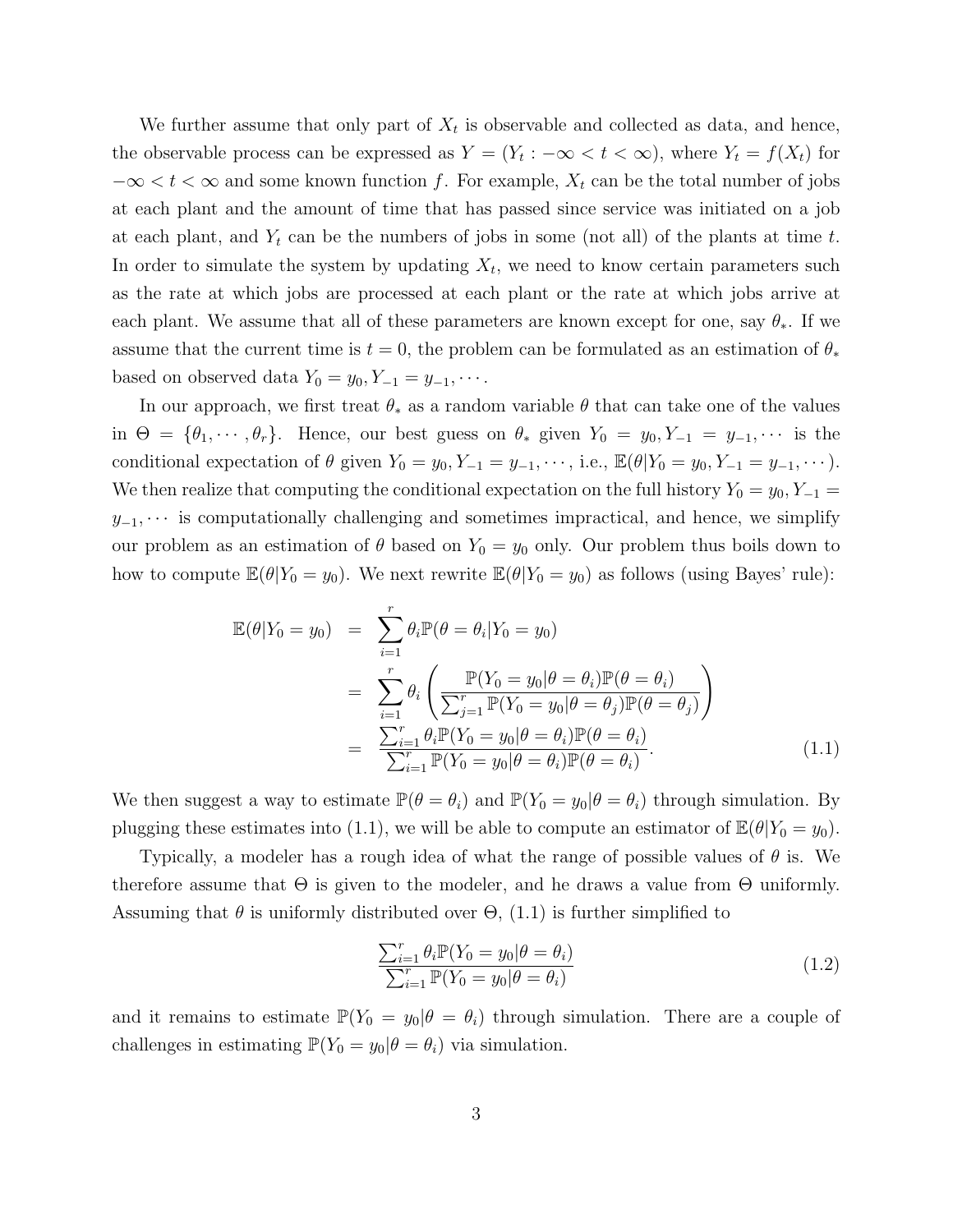- 1. How do we sample  $X_0$  from its steady–state distribution? Since  $Y_0 = f(X_0)$ , one needs to generate  $X_0$  in order to generate  $Y_0$ .  $X_0$  is assumed to be in its steady state. In general, the steady–state distribution of  $X$  is not available in a closed form. How can we use simulation to sample  $X_0$  from its steady–state distribution?
- 2. If the event  $\{Y_0 = y_0\}$  occurs rarely given  $\theta = \theta_i$  for  $i \in \{1, \dots, r\}$ , how do we estimate the probability of such an event in a time efficient way?

To answer 1, we use the following procedure. Fix  $\theta = \theta_i$ . Let  $\tilde{X} = (\tilde{X}_t : 1 \le t \le n)$  be a Markov chain with the same transition probabilities as those of X when  $\theta_* = \theta_i$ . We typically generate  $\tilde{X}$  by setting  $\tilde{X}_1$  at an arbitrary value and running  $\tilde{X}$  forward using the transition probabilities. As n, the length of simulation, gets longer, the distribution of  $\tilde{X}_n$  gets closer to the steady–state distribution of X. Once  $n$  is large enough so that the distribution of  $\tilde{X}_n$  is close to the steady-state distribution of X, one needs to count the number of times  $\tilde{Y}_n = f(\tilde{X}_n)$  hits y in order to estimate  $\mathbb{P}(Y_0 = y_0 | \theta = \theta_i)$ . If  $Y_0$  has a large state space and the event  $\{Y_0 = y_0\}$  occurs rarely, we may need to generate many replications of  $(\tilde{X}_1, \dots, \tilde{X}_n)$ in order to find an instance where  $\tilde{Y}_n = y$ . This procedure can be time consuming. To overcome this, we suggest the following remedy. Even in the instance where  $\tilde{Y}_n$  does not hit y, we compute the distance between  $\tilde{Y}_n$  and y and assign an appropriate weight to such an instance; the closer  $\tilde{Y}_n$  is to y, the more weight is assigned to  $\tilde{Y}_n$ . We express the weight using a function  $K : \mathbb{R} \to \mathbb{R}$  called the kernel function. For example,  $K(\|w - y\|)$ can be assigned to the instance where  $\tilde{Y}_n = w$ , where  $K(z) = (1/2)^n$ √  $\overline{2\pi})\exp(-z^2/(2\lambda^2))$  for  $z \in \mathbb{R}$  and some positive constant  $\lambda$ , or  $K(z) = 1/(2h)$  for  $-h \leq z \leq h$  and  $K(z) = 0$ otherwise.  $(\|(x_1, \dots, x_d)\| = \sqrt{x_1^2 + \dots + x_d^2}$  for  $(x_1, \dots, x_d) \in \mathbb{R}^d$ .) A natural step to follow is to generate multiple replications of  $\tilde{Y}_n$  and compute the average weight assigned to these replications as an estimator of  $\mathbb{P}(Y_0 = y_0 | \theta = \theta_i)$ . However, there is a significant downside to this approach. Simulating  $(\tilde{X}_t : 1 \le t \le n)$  multiple times is time consuming. To tackle this issue, we note that generating one more time step in the  $X$  process requires much less time than starting a new simulation run of  $\tilde{X}$ . (For example, it takes an average of 1.67 milliseconds to generate  $\tilde{X}_1, \cdots, \tilde{X}_{100}$  in the example in Section 3.3, while it takes an average of 1.68 milliseconds to generate  $\tilde{X}_1, \cdots, \tilde{X}_{101}$  in the same example.) Thus, we suggest generating a long single run  $(\tilde{X}_t : 1 \le t \le n)$  and use the average of the weights  $K(\|\tilde{Y}_1-y\|), \cdots, K(\|\tilde{Y}_n-y\|)$  as an estimator of  $\mathbb{P}(Y_0=y|\theta=\theta_i)$  instead of generating multiple simulation runs and averaging the weights assigned to  $\tilde{Y}_n$  in each run. Plugging the average weight into  $\mathbb{P}(Y_0 = y | \theta = \theta_i)$  in (1.2) completes the development of our proposed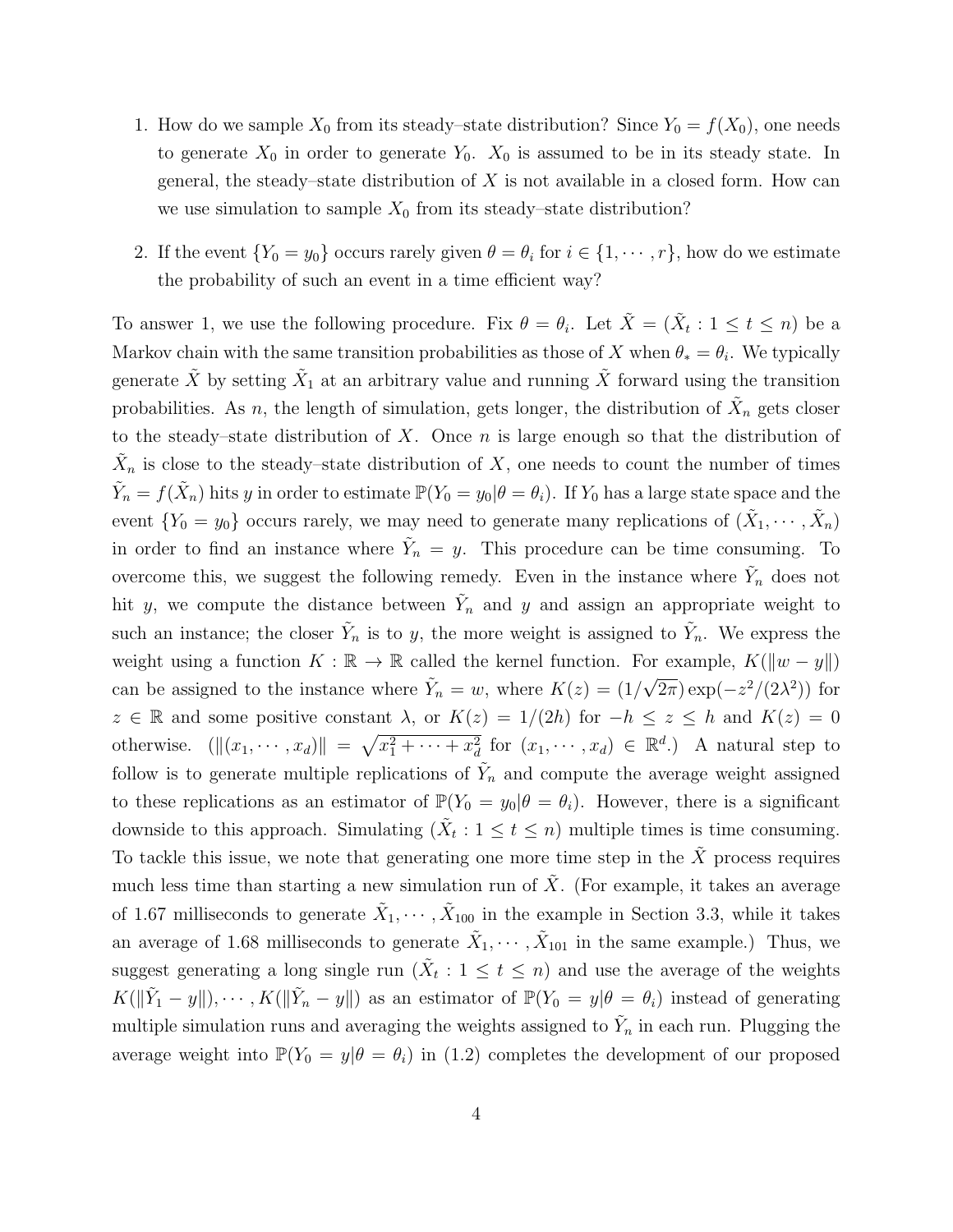estimator. Our proposed estimator of  $\mathbb{E}(\theta|Y_0 = y)$  is given as follows:

$$
\frac{\sum_{i=1}^{r} \theta_i K_i}{\sum_{i=1}^{r} K_i},\tag{1.3}
$$

where  $K_i = \sum_{j=1}^n K(||\tilde{Y}_j(\theta_i) - y||)/n$ ,  $\tilde{Y}_j(\theta_i) = f(X_j(\theta_i))$  for  $1 \leq j \leq n$ , and  $(\tilde{X}_t(\theta_i) : 1 \leq j \leq n)$  $t \leq n$ ) is a Markov chain with an arbitrary initial distribution and the same transition probabilities as those of X when  $\theta_* = \theta_i$ .

Our numerical results in Section 3 illustrate that our proposed estimator shows convergence to  $\mathbb{E}(\theta|Y_0 = y_0)$  as n increases. In addition, our proposed estimator is computed within a few seconds in all of our numerical examples, thereby demonstrating its computational efficiency.

In the literature, the problem of estimating an unknown parameter  $\theta_*$  has been considered in two different settings:  $(1)$  the case where a realization of the underlying Markov chain X is observable; and  $(2)$  the case where partially observed data Y are observable. In the case where  $X$  is observable, the likelihood function method and the Bayesian approach have been used as two main approaches. In the likelihood function method,  $\theta_*$  is a real parameter that is used in the density function of  $(X_{-m}, \dots, X_0)$  and one should be able to write the likelihood function in terms of the observed data  $X_{-m} = x_{-m}, \cdots, X_0 = x_0$  and  $\theta_*$  only; see Basawa and Prakasa Rao (1980) and the references therein for details. Thus, this approach is not applicable to our setting since we have only partially observed data  $Y_{-m} = y_{-m}, \cdots, Y_0 = y_0$ at our disposal and we cannot express the likelihood function using  $y_{-m}, \dots, y_0$  only. On the other hand, in the Bayesian approach,  $\theta_*$  is viewed as a random variable  $\theta$  that takes one of the values in  $\Theta$ . After observing  $X_{-m} = x_{-m}, \cdots, X_0 = x_0$ , one can compute the conditional expectation of  $\theta$  given  $X_{-m} = x_{-m}, \dots, X_0 = x_0$  using Bayes' rule as follows:

$$
\mathbb{E}(\theta|X_{-m}=x_{-m},\cdots,X_0=x_0)=\frac{\sum_{i=1}^r \theta_i \mathbb{P}(X_{-m}=x_{-m},\cdots,X_0=x_0|\theta=\theta_i) \mathbb{P}(\theta=\theta_i)}{\sum_{i=1}^r \mathbb{P}(X_{-m}=x_{-m},\cdots,X_0=x_0|\theta=\theta_i) \mathbb{P}(\theta=\theta_i)}.
$$

Therefore, our proposed approach can be viewed as an extension of Bayes' approach to the case where partially observed data are available. Furthermore, we recognize that the computational burden of computing  $\mathbb{P}(Y_{-m} = y_{-m}, \dots, Y_0 = y_0 | \theta = \theta_i)$  is heavy, we suggest a fast and efficient algorithm for estimating  $\mathbb{P}(Y_0 = y_0 | \theta = \theta_i)$  through simulation.

In the case where Y is observable, many researchers have focused on the filtering approach, which is often referred to as the sequential Monte Carlo method, in order to estimate  $\mathbb{E}(\theta|Y_{-m} = y_{-m}, \dots, Y_0 = y_0)$ . The filtering approach was originally proposed to compute the conditional expectation of a certain random variable (rather than a parameter) given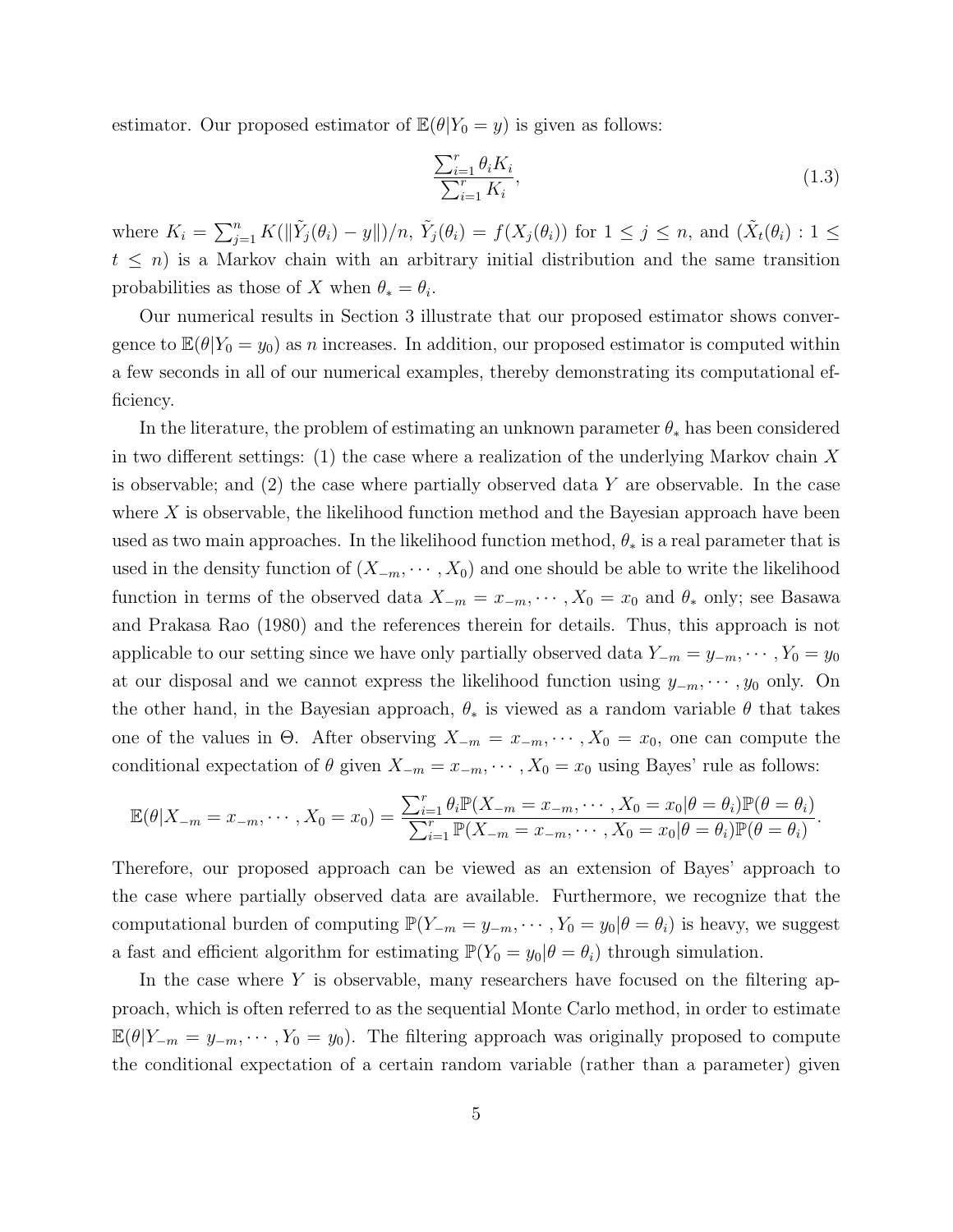$Y_{-m} = y_{-m}, \cdots, Y_0 = y_0$ ; see Liu and Chen (1995), Casella and Robert (1996), Kitagawa  $(1996)$ , Beadle and Djurić  $(1997)$ , Liu and Chen  $(1998)$ , Pitt and Shephard  $(1999)$ , Carpenter et al. (1999), Pitt and Shephard (1999), Liu (2001), Gilks and Berzuini (2001), Fox (2003), Künsch (2005), Doucet et al. (2006), Doucet and Johansen (2011), Bhada and Ionides (2014), Leippold and Yang (2019), and Jacob et al. (2019) for various filtering-based methods. Recently, the filtering approach has been modified so that one can estimate a parameter given partially observed data (Kantas et al. (2009), Nemeth et al. (2014), Yang et al. (2018)). Even though filtering-based methods have well-established theories in the literature, one of their drawbacks is their heavy computational burdens. The filtering approach proceeds by generating l copies of  $X_t$  (for each  $t \in \{-m, \dots, 0\}$ ), and each copy requires running an independent simulation. To ensure the convergence of a filtering-based estimator,  $l$  needs to be large, thereby placing a heavy computational burden on the modeler's side. On the other hand, the proposed method requires a single simulation run for each candidate of the unknown parameter. Thus, it carries a significantly reduced computational burden. This feature will enable managers to use the proposed method when making real-time decisions.

This paper is organized as follows. The proposed method is precisely described in Section 2. In Section 3, we apply the proposed method in two different settings. In Section 3.1, we consider a Jackson network with three stations, where  $\mathbb{E}(\theta|Y_0 = y_0)$  is available in a closed form. Since  $\mathbb{E}(\theta|Y_0 = y_0)$  is available in a closed form, we can compare our proposed estimator to the true value of  $\mathbb{E}(\theta|Y_0 = y_0)$ . The results in Section 3.1 indicate that our proposed estimator successfully converges to the true value of  $\mathbb{E}(\theta|Y_0 = y_0)$  as n increases. In Section 3.2, we consider a more realistic example, where  $\mathbb{E}(\theta|Y_0 = y_0)$  is not available in a closed form. The results in Section 3.2 illustrate that our proposed estimator shows convergence as n increases. The proposed estimators are computed within a few seconds in all of our numerical examples. While conducting numerical experiments, we observed that  $\mathbb{E}(\theta|Y_0 = y_0, Y_{-1} = y_{-1}, \dots)$  often coincides with the true value of  $\theta_*$ . In Section 4, we investigate this issue further and prove that  $\mathbb{E}(\theta|Y_0 = y_0, Y_{-1} = y_{-1}, \dots, Y_{-m} = y_{-m}) \to \theta_*$ as  $m \to \infty$  in a specific setting where we can observe the total number of jobs in a network of queues with an unknown mean interarrival time. Concluding remarks are included in Section 5.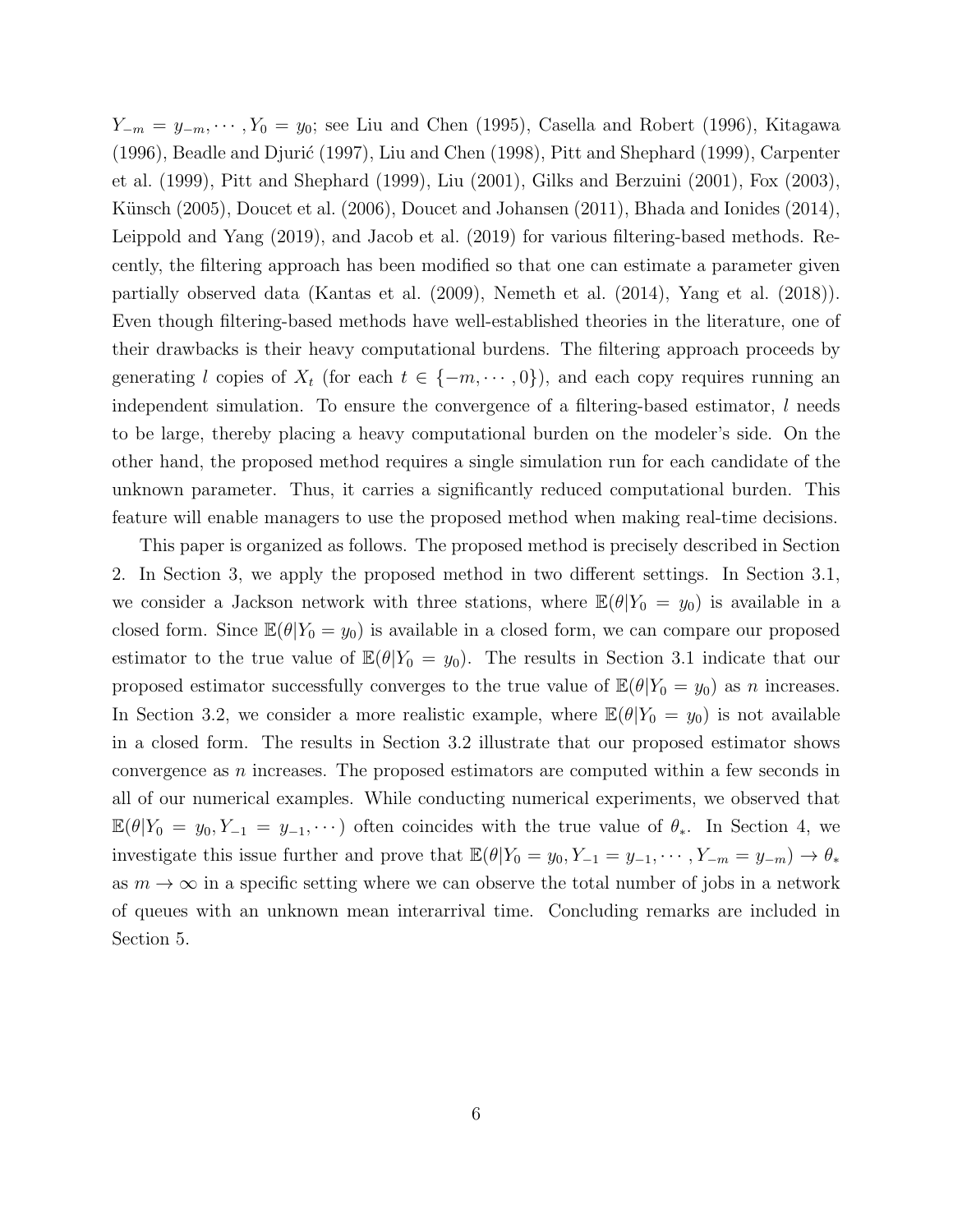## 2 Proposed Method

In this section, we describe the proposed method more precisely. We assume that the system under consideration can be simulated by recursively updating some state variables, so it can be modeled as a general state space Markov chain  $X = (X_t : -\infty < t < \infty)$  in the steady state and the observable process is  $Y = (Y_t : -\infty < t < \infty)$ , where  $Y_t = f(X_t)$  for some known function f and  $t \in \{\dots, -1, 0, 1, \dots\}$ . The transition kernel of X depends on some parameters, one of which is unknown to the modeler. We call the unknown parameter  $\theta_* \in \mathbb{R}$ . We further assume that the current time is  $t = 0$ , and some partially observed data  $Y_0 = y_0, Y_{-1} = y_{-1}, \cdots$  are available. In this setting, our goal is to estimate the unknown parameter  $\theta_*$  using observed data. We take the view that a modeler has an idea of what the range of possible values of  $\theta_*$  is. Thus, the set  $\Theta = {\theta_1, \dots, \theta_r}$  of possible values of  $\theta_*$ is assumed to be given to the modeler. We treat  $\theta_*$  as a random variable  $\theta$  (rather than a static parameter) that takes one of the values in Θ. To simplify the problem, we consider conditioning only on the most recent observation  $Y_0 = y_0$ . Then, our best guess on  $\theta_*$  is the conditional expectation of  $\theta$  given  $Y_0 = y_0$ , i.e.,  $\mathbb{E}(\theta|Y_0 = y_0)$ .

The question boils down to how to estimate  $\mathbb{E}(\theta|Y_0 = y_0)$ . Using Bayes' rule, we rewrite  $\mathbb{E}(\theta|Y_0=y_0)$  as

$$
\mathbb{E}(\theta|Y_0 = y_0) = \frac{\sum_{i=1}^r \theta_i \mathbb{P}(Y_0 = y_0|\theta = \theta_i) \mathbb{P}(\theta = \theta_i)}{\sum_{i=1}^r \mathbb{P}(Y_0 = y_0|\theta = \theta_i) \mathbb{P}(\theta = \theta_i)},
$$

which is further simplified to

$$
\mathbb{E}(\theta|Y_0 = y_0) = \frac{\sum_{i=1}^r \theta_i \mathbb{P}(Y_0 = y_0|\theta = \theta_i)}{\sum_{i=1}^r \mathbb{P}(Y_0 = y_0|\theta = \theta_i)},
$$
\n(2.1)

if the modeler draws  $\theta$  from  $\Theta$  uniformly.

The key feature of the proposed method is that we estimate  $\mathbb{E}(Y_0 = y_0 | \theta = \theta_i)$  using

$$
K_i = \frac{1}{n} \sum_{j=1}^n K(||\tilde{Y}_j(\theta_i) - y||),
$$

where  $\tilde{Y}_j(\theta_i) = f(X_j(\theta_i))$  for  $1 \leq j \leq n$ , and  $(\tilde{X}_t(\theta_i) : 1 \leq t \leq n)$  is a Markov chain with an arbitrary initial distribution and the same transition kernel as that of X when  $\theta_* = \theta_i$ .

By replacing  $\mathbb{E}(Y_0 = y_0 | \theta = \theta_i)$  in (2.1) with  $K_i$ , we obtain the proposed estimator  $\hat{\theta}_n$  as follows:

$$
\hat{\theta}_n = \frac{\sum_{i=1}^r \theta_i K_i}{\sum_{i=1}^r K_i}
$$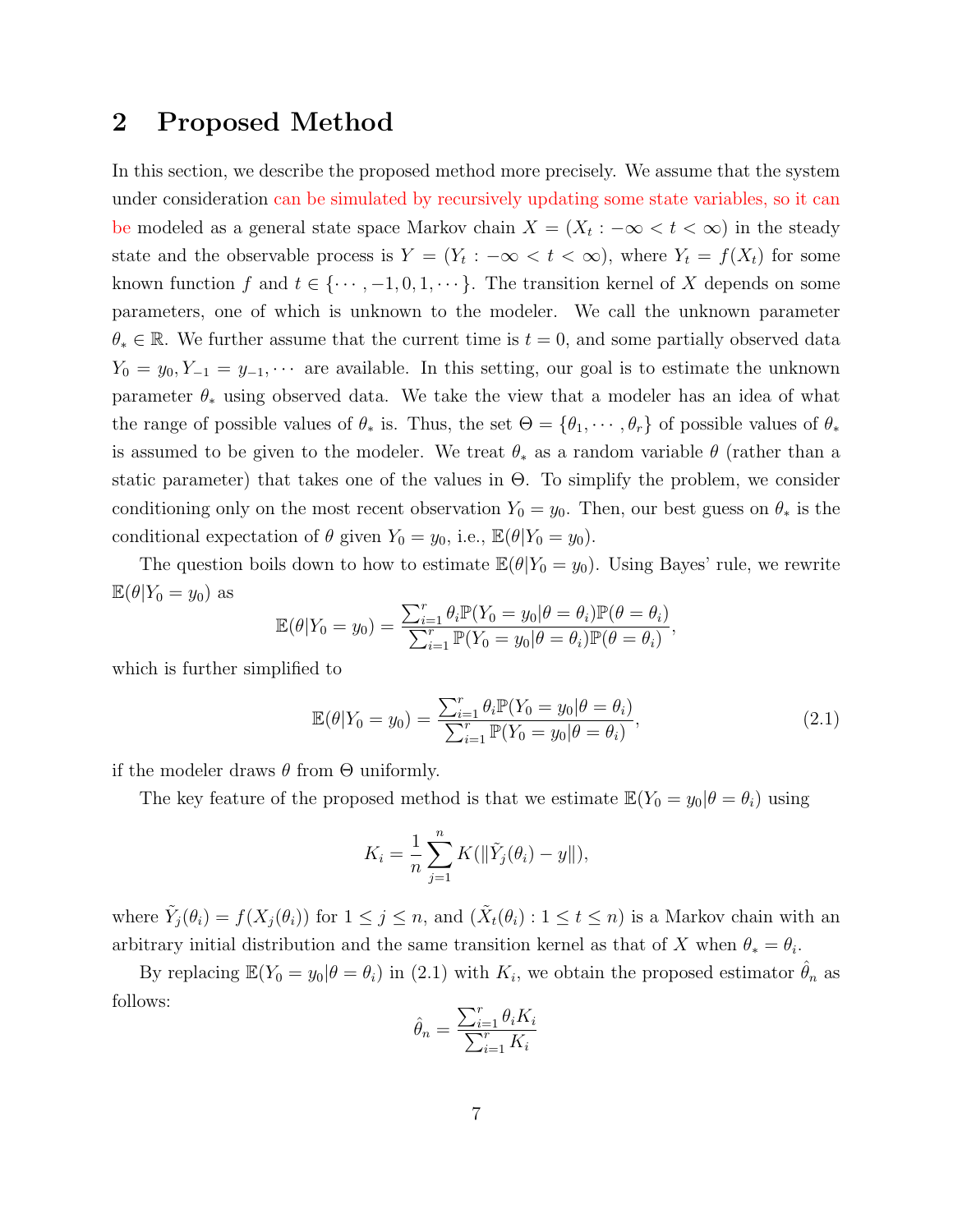if the modeler chooses  $\theta = \theta_i$  uniformly from  $\Theta$ , or

$$
\hat{\theta}_n = \frac{\sum_{i=1}^r \theta_i K_i p(\theta_i)}{\sum_{i=1}^r K_i p(\theta_i)}
$$

if the modeler chooses  $\theta = \theta_i$  with probability  $p(\theta_i)$  for  $1 \leq i \leq r$ .

The proposed estimator can be computed using the following algorithm.

#### Proposed Method

**Step 0.** Let  $\Theta = \{\theta_1, \dots, \theta_r\}$  and the kernel function  $K : \mathbb{R} \to \mathbb{R}$  be given.

**Step 1.** Set  $i = 1$ .

**Step 2.** Set  $\theta = \theta_i$ . Take a value  $x_0$  randomly from the state space of X and set  $\tilde{X}_0(\theta_i) = x_0.$ 

Step 3. Generate  $\tilde{X}_1(\theta_i), \cdots, \tilde{X}_n(\theta_i)$  using the same transition probabilities as those of X when  $\theta = \theta_i$ . Compute  $\tilde{Y}_1(\theta_i), \cdots, \tilde{Y}_n(\theta_i)$  using  $\tilde{Y}_j(\theta_i) = f(\tilde{X}_j(\theta_i))$  for  $1 \leq j \leq n$ .

Step 4. Compute

$$
K_i = \frac{1}{n} \sum_{j=1}^n K(||\tilde{Y}_j(\theta_i) - y||),
$$

where  $||(x_1, \dots, x_d)|| = \sqrt{x_1^1 + \dots + x_d^2}$  for  $(x_1, \dots, x_d) \in \mathbb{R}^d$ .

**Step 5.** If  $i < r$ , increase i by 1 and repeat Steps 2 through 4. If  $i = r$ , compute the proposed estimator  $\theta_n$  as follows:

$$
\hat{\theta}_n = \frac{\sum_{i=1}^r \theta_i K_i}{\sum_{i=1}^r K_i}.
$$

## 3 Numerical Results

In this section, we apply the proposed method in two different settings. In Section 3.1, we consider a Jackson network (a network of queues with exponentially distributed service times and interarrival times) with three stations, where  $\mathbb{E}(\theta|Y_0 = y_0)$  is available in a closed form.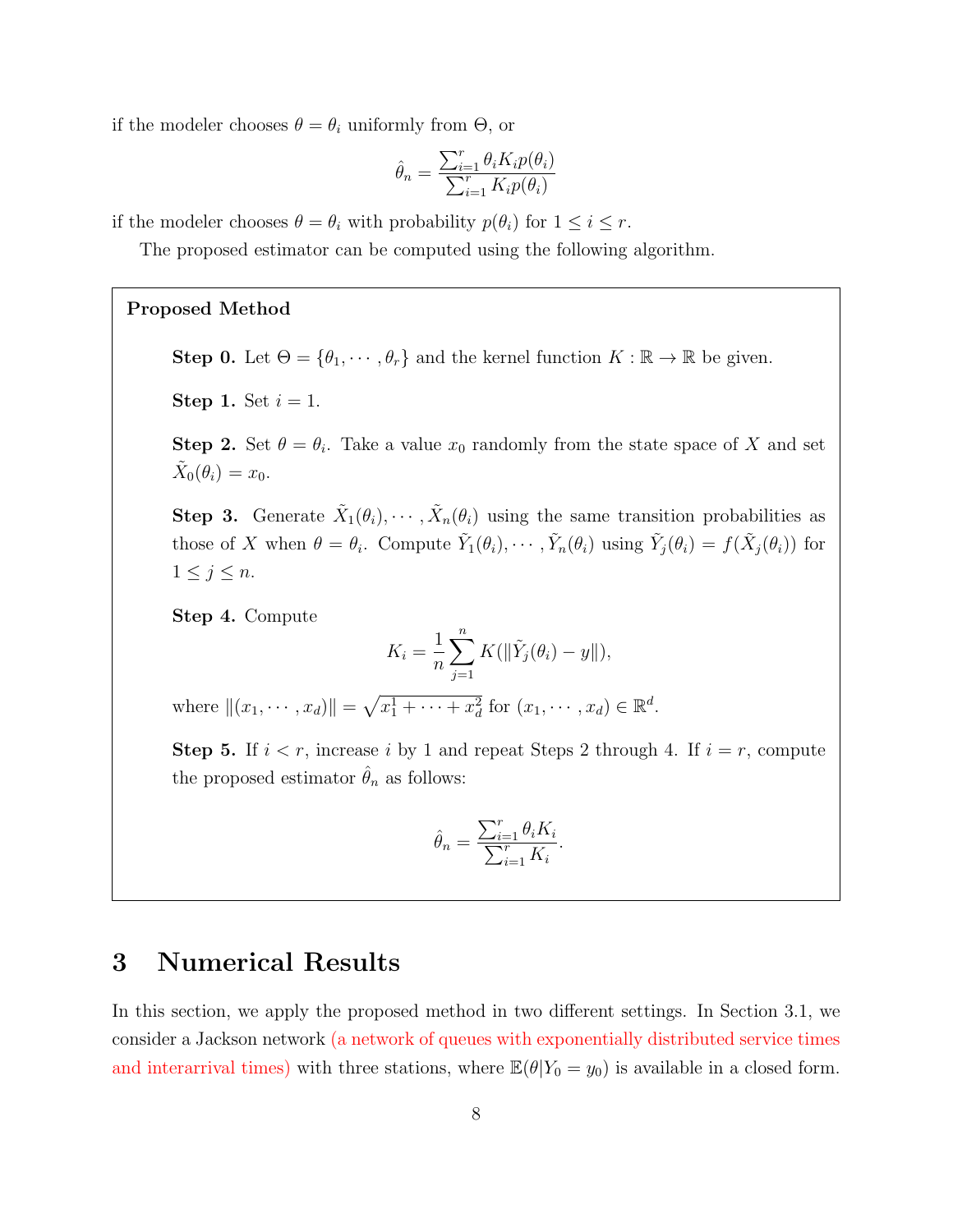Since  $\mathbb{E}(\theta|Y_0 = y_0)$  is available in a closed form, we can compare the proposed estimator to the true value of  $\mathbb{E}(\theta|Y_0 = y_0)$ . In Section 3.2, we turn to a more realistic example, where we consider a network with three stations whose service times are not exponentially distributed, so  $\mathbb{E}(\theta|Y_0=y_0)$  is not available in a closed form.

#### 3.1 Jackson Network with an Unknown Arrival Rate

We consider a network with three stations, say Stations 1, 2, and 3. Jobs arrive externally with the interarrival times exponentially distributed with a mean of  $\theta_*$ . Once a job arrives externally, it joins Station 1. Each station has a single server and infinite buffer capacity. The service times at Stations 1, 2, and 3 are independent of each other and follow exponential distributions with means of 4, 6, and 8.5, respectively. The service times are independent of the interarrival times. A job leaving Station 1 goes to Station 2 or 3 with probabilities 0.6 and 0.4, respectively. A job leaving Station 2 or 3 leaves the network forever. We let  $X_t = (N_t(1), N_t(2), N_t(3))$ , where  $N_t(1), N_t(2)$  and  $N_t(3)$  are the numbers of jobs at Stations 1, 2, and 3 at the tth departure or arrival epoch of jobs. It should be noted that  $X = (X_t : -\infty < t < \infty)$  is a general state space Markov chain.

We consider the situation where we can observe the numbers of jobs in Stations 1 and 2 only, and the number of jobs in Station 3 is not observable. Hence, the observable process is  $Y = (Y_t : -\infty < t < \infty) = ((N_t(1), N_t(2)) : -\infty < t < \infty)$  and  $Y_t = f(X_t)$ , where  $f: \mathbb{R}^3 \to \mathbb{R}^2$  is defined by  $f(x_1, x_2, x_3) = (x_1, x_2)$  for  $(x_1, x_2, x_3) \in \mathbb{R}^3$ .

Assuming that the current time is  $t = 0$ , our goal is to estimate  $\mathbb{E}(\theta|Y_0 = (16, 4)).$ 

We assume that the set of possible values for  $\theta_*$  is given by  $\Theta = \{4.1, 4.3, 4.5, 4.7\}.$ To compute the proposed estimator  $\theta_n$ , we applied the proposed method in Section 2 with  $x_0 = (0, 0, 0)$  and  $K = K_n$ , which is defined by

$$
K_n(z) = \frac{1}{\sqrt{2\pi}} \exp(-\frac{z^2}{2\lambda_n^2})
$$

for  $z \in \mathbb{R}$ , where  $\lambda_n = 3/\lceil n/1000 \rceil$  and  $\lceil x \rceil$  is the smallest integer greater than or equal to  $x \in \mathbb{R}$ .

We repeated this procedure 100 times and obtained 100 independent and identically distributed (iid) copies of our estimator  $\hat{\theta}_n$ . Based on these 100 copies, we computed the 95% confidence interval of  $\hat{\theta}_n$  and the average time required to generate a copy of  $\hat{\theta}_n$ . Table 1 reports these 95% confidence intervals and the average times for a variety of n values. The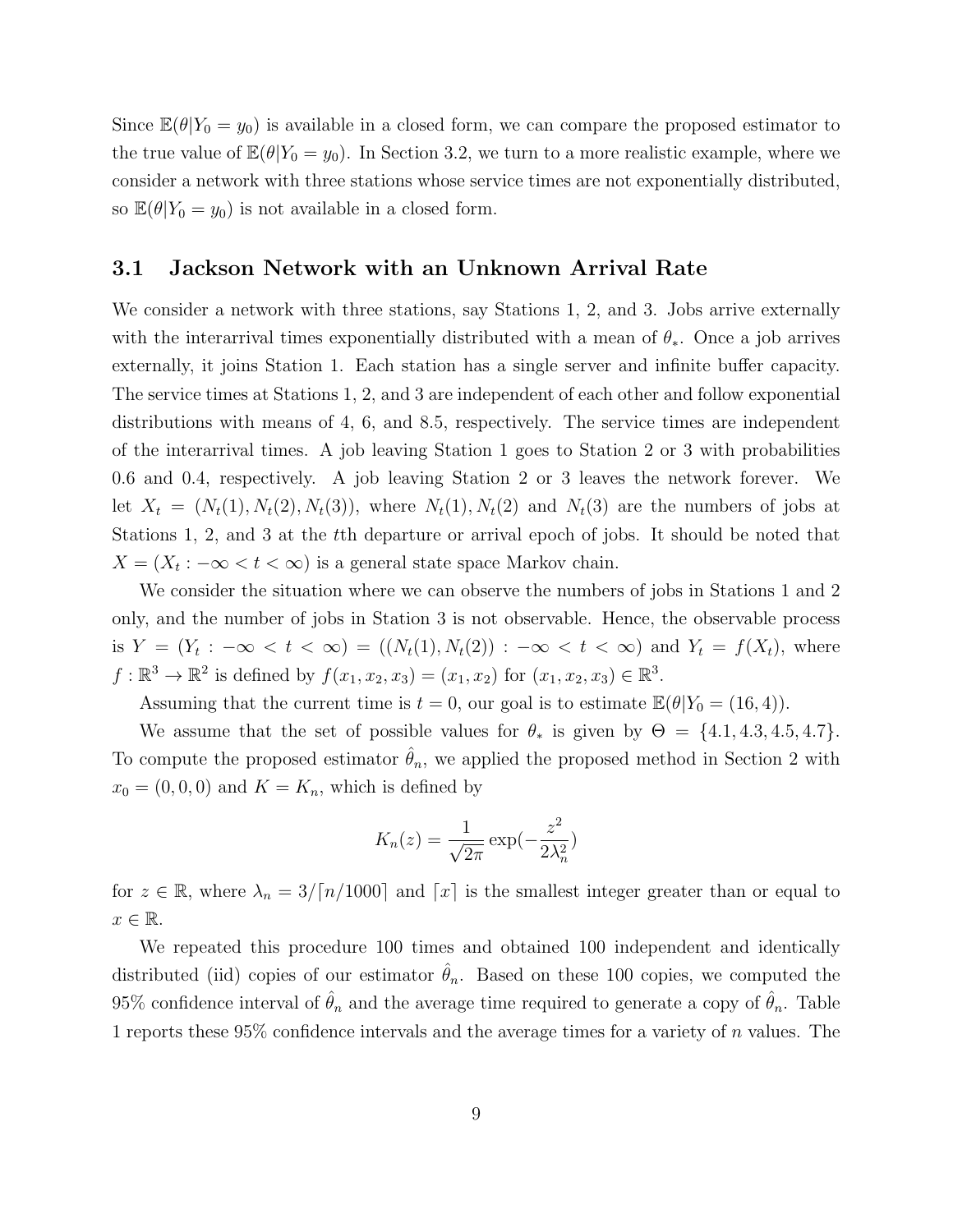true value of  $\mathbb{E}(\theta|Y_0 = (16, 4))$  can be computed using  $(1.2)$  and the fact that

$$
\mathbb{P}(Y_0 = (16, 4)|\theta = \theta_i) = (1 - \theta_i/4)(\theta_i/4)^{16}(1 - \theta_i/6)(\theta_i/4)^{4}
$$

for  $1 \leq i \leq 4$ ; see, for example, Equation (2.5) on page 17 of Chen and Yao (2001). The true value of  $\mathbb{E}(\theta|Y_0 = (16, 4))$  is reported in the last row of Table 1. Table 1 shows that the proposed estimator  $\hat{\theta}_n$  converges to the true value of  $\mathbb{E}(\theta|Y_0 = (16, 4))$  as n increases.

[INSERT TABLE 1 HERE.]

### 3.2 Jackson Network with an Unknown Service Rate

We consider the same problem setting as in Section 3.1, except that we now assume that

- the mean interarrival time is known to be 4.3,
- the mean service time at Station 1 is the unknown parameter  $\theta_*$ . The set of possible values of  $\theta_*$  is given by  $\Theta = \{3.6, 3.8, 4.0, 4.2\}$ , and
- we can only observe the number of jobs in Station 1, i.e., the observable process is  $Y = (Y_t : -\infty < t < \infty) = (N_t(1) : -\infty < t < \infty)$  and  $Y_t = f(X_t)$ , where  $f : \mathbb{R}^3 \to \mathbb{R}$ is given by  $f(x_1, x_2, x_3) = x_1$  for  $(x_1, x_2, x_3) \in \mathbb{R}^3$ .

We generated 100 iid copies of our estimator  $\hat{\theta}_n$  of  $\mathbb{E}(\theta|Y_0 = 16)$ . Based on these 100 copies, we computed the 95% confidence intervals of  $\hat{\theta}_n$  and the average time required to generate a copy of  $\hat{\theta}_n$ . Table 2 reports these 95% confidence intervals and the average times for a variety of *n* values. The true value of  $\mathbb{E}(\theta|Y_0 = 16)$  is computed in a similar way to Section 6.1 and is reported in the last row of Table 2. Table 2 shows that the proposed estimator  $\theta_n$ converges to the true value of  $\mathbb{E}(\theta|Y_0 = 16)$  as n increases.

[INSERT TABLE 2 HERE.]

#### 3.3 Non-Jackson Network with an Unknown Arrival Rate

We consider a network with three stations, say Stations 1, 2, and 3. Jobs arrive externally with the interarrival times uniformly distributed over  $\{\theta_* - 1, \theta_*, \theta_* + 1\}$ . Thus, the mean interarrival time is the unknown parameter  $\theta_*$ . Once a job arrives externally, it joins Station 1. Each station has a single server with a buffer capacity of 40. The service times at Stations 1, 2, and 3 are independent of each other and are uniformly distributed over {4, 5, 6},  $\{6, 7, 8, 9, 10\}$ , and  $\{10, 11, 12, 13, 14, 15\}$ , respectively. The service times are independent of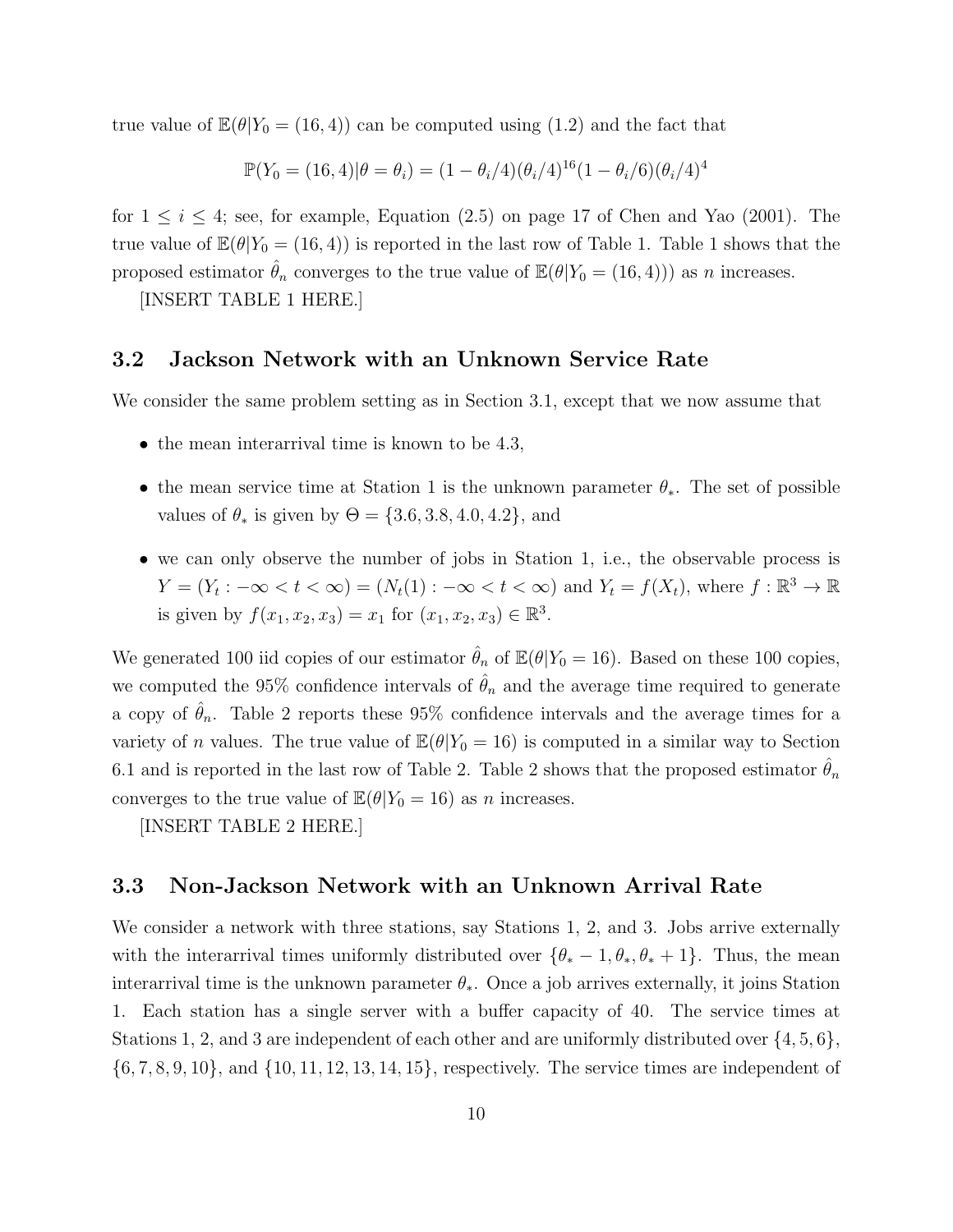the interarrival times. A job leaving Station 1 goes to Station 2 or 3 with probabilities 0.6 and 0.4, respectively. A job leaving Station 2 or 3 leaves the network forever. We let  $X_t = (N_t(1), N_t(2), N_t(3), S_t(1), S_t(2), S_t(3), A_t)$ , where  $N_t(1), N_t(2)$ , and  $N_t(3)$  are the numbers of jobs at Stations 1, 2, and 3 at the beginning of the t<sup>th</sup> time period, respectively, and  $S_t(1)$ ,  $S_t(2)$ , and  $S_t(3)$  are the amounts of time that have passed since service was initiated in Stations 1, 2, and 3, respectively (if there is no job at the server of Station  $i$  for  $i = 1, 2, 3, S_t(i)$  is set to be  $-1$ , and  $A_t$  is the amount of time that has passed since the last job arrived externally. It should be noted that  $X = (X_t : -\infty < t < \infty)$  is a general state space Markov chain.

We consider the situation where we can only observe the numbers of jobs in Stations 1, 2, and 3. The elapsed service times and the elapsed interarrival time are not observable. Hence, the observable process is  $Y = (Y_t : -\infty < t < \infty) = ((N_t(1), N_t(2), N_t(3)) : -\infty < t < \infty)$ and  $Y_t = f(X_t)$ , where  $f : \mathbb{R}^7 \to \mathbb{R}^3$  is given by  $f(x_1, x_2, x_3, x_4, x_5, x_6, x_7) = (x_1, x_2, x_3)$  for  $(x_1, x_2, x_3, x_4, x_5, x_6, x_7) \in \mathbb{R}^7$ .

Assuming that the current time is  $t = 0$ , our goal is to estimate  $\mathbb{E}(\theta|Y_0 = (12, 6, 13))$ . We assume that the set of possible values for  $\theta_*$  is given by  $\Theta = \{4, 5, 6, 7, 8\}$ . To compute the proposed estimator  $\hat{\theta}_n$ , we applied the proposed method in Section 2 in the same manner as in Section 3.1. We generated 100 iid copies of  $\hat{\theta}_n$ . Based on these 100 copies, we computed the 95% confidence interval of  $\hat{\theta}_n$  and the average time required to generate a copy of  $\hat{\theta}_n$ . Table 3 reports these 95% confidence intervals and the average times for a variety of n values. In Table 4, we set  $\Theta = \{2, 3, 4, 5, 6, 7, 8\}$  and repeated the above procedure to obtain the proposed estimator  $\hat{\theta}_n$  of  $\mathbb{E}(\theta|Y_0 = (18, 38, 10))$  for a variety of *n* values.

In both Tables 3 and 4, the proposed estimator is computed in a few seconds and shows convergence as n increases.

[INSERT TABLES 3 AND 4 HERE.]

#### 3.4 Non-Jackson Network with an Unknown Service Rate

We consider the same problem setting as in Section 3.3, except that we now assume that

- the interarrival times are known to follow a uniform distribution over  $\{4, 5, 6\}$ ,
- the mean service time at Station 1 is the unknown parameter  $\theta_*$ . The service times at Station 1 follow a uniform distribution over  $\{\theta_* - 1, \theta_*, \theta_* + 1\}$ . The set of possible values of  $\theta_*$  is given by  $\Theta = \{4, 5, 6, 7, 8\}$ , and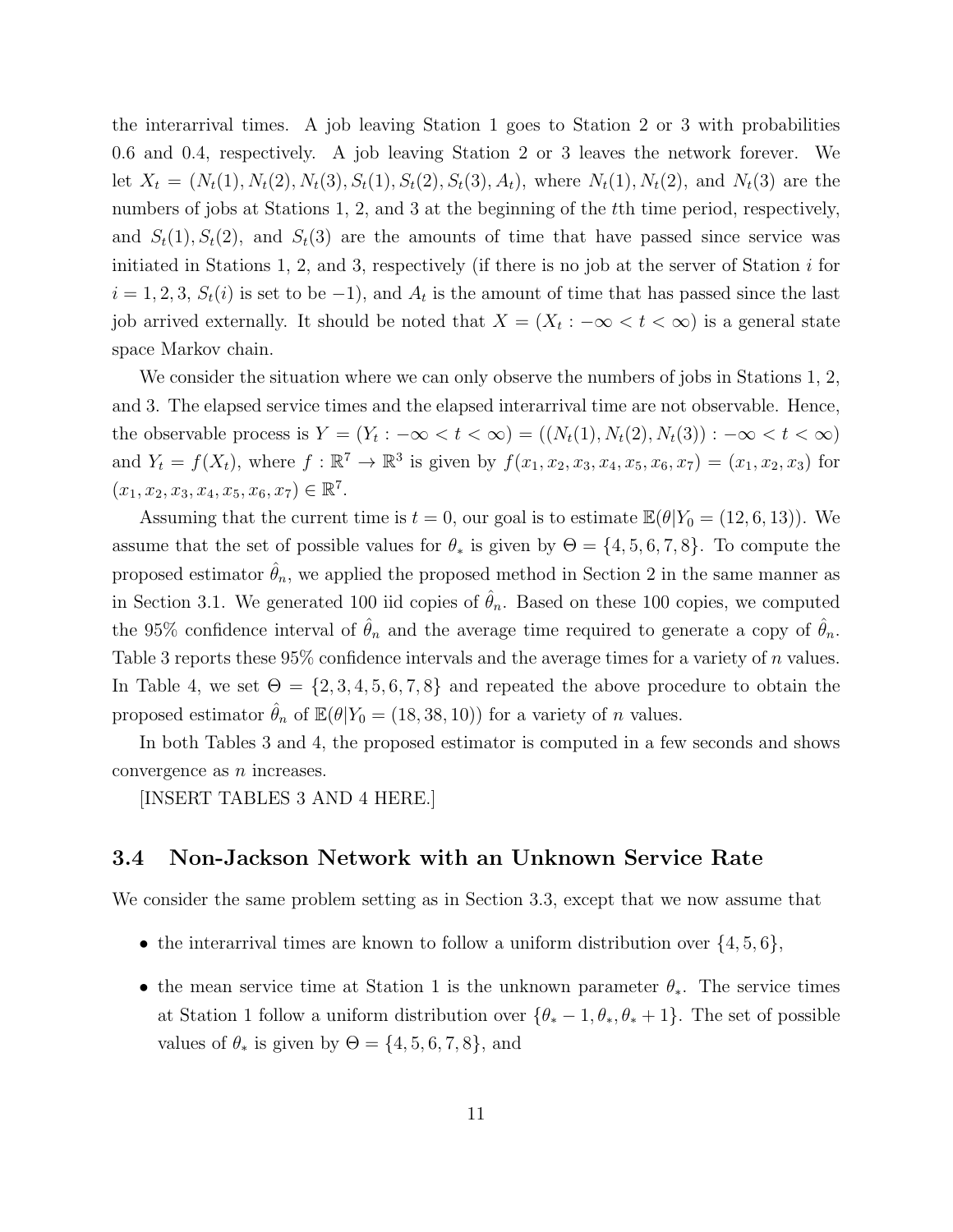• we can only observe the number of jobs at Station 1, i.e.,  $Y_t = N_t(1)$  for  $-\infty < t < \infty$ and  $Y_t = f(X_t)$ , where  $f : \mathbb{R}^7 \to \mathbb{R}$  is given by  $f(x_1, x_2, x_3, x_4, x_5, x_6, x_7) = x_1$  for  $(x_1, x_2, x_3, x_4, x_5, x_6, x_7) \in \mathbb{R}^7$ .

We generated 100 iid copies of the proposed estimator  $\hat{\theta}_n$  of  $\mathbb{E}(\theta|Y_0 = 12)$ . Based on these 100 copies, we computed the 95% confidence interval of  $\hat{\theta}_n$  and the average time required to generate a copy of  $\hat{\theta}_n$ . Table 5 reports these 95% confidence intervals and the average times for a variety of *n* values. In Table 6, we set  $\Theta = \{2, 3, 4, 5, 6, 7, 8\}$  and repeated the above procedure to obtain the proposed estimator  $\hat{\theta}_n$  of  $\mathbb{E}(\theta|Y_0 = 18)$  for a variety of n values.

In both Tables 5 and 6, the proposed estimator is computed in a few seconds and shows convergence as n increases.

[INSERT TABLES 5 AND 6 HERE.]

## 4 Justification of the Conditional Expectation

While conducting numerical experiments, we observed that  $\mathbb{E}(\theta|Y_0 = y_0, Y_{-1} = y_{-1}, \dots)$ often coincides with the true value of  $\theta_*$ . In this section, we investigate this issue further and prove that  $\mathbb{E}(\theta|Y_0 = y_0, Y_{-1} = y_{-1}, \cdots, Y_{-m} = y_{-m}) \to \theta_*$  as  $m \to \infty$  in a specific setting. More precisely, we consider a situation where we observe the total number of jobs in a network of queues with an unknown interarrival rate. The system under consideration can be described as follows.

We consider a network with J stations, say Stations 1 through  $J$ , each with one server and  $N_j$  waiting rooms for  $1 \leq j \leq J$ . The service times of jobs at Station j are iid, following an exponential distribution with a mean of  $1/\lambda_j$  for  $j = 1, \dots, J$ . Jobs travel among the stations following a routing matrix  $(p_{jk} : j, k = 1, \dots, J)$ , where  $p_{jk}$  is the probability that a job leaving Station j will go to Station k for  $1 \leq j, k \leq J$ . At each station, all jobs are served on a first-come-first-served basis. If a job entering a station finds that the server and all the waiting rooms are occupied, then it leaves the network forever. Jobs arrive from outside, following a Poisson process with rate  $\theta_* > 0$ . Each arrival is independently routed to Station j with probability  $p_{0j} > 0$  and  $p_{01} + \cdots + p_{0J} = 1$ . For  $t \in \{\cdots, -1, 0, 1, \cdots\}$  and  $j = \{1, \dots, J\}$ , let  $X_t(j)$  be the number of jobs at Station j at the tth departure or arrival epoch of the jobs. Then  $X = (X_t : -\infty < t < \infty) = ((X_t(1), \cdots, X_t(J)) : -\infty < t < \infty)$ is a Markov chain with a finite state space. We assume that we can only observe the total number of jobs in the network, so  $Y_t$  is the total number of jobs in the network at the tth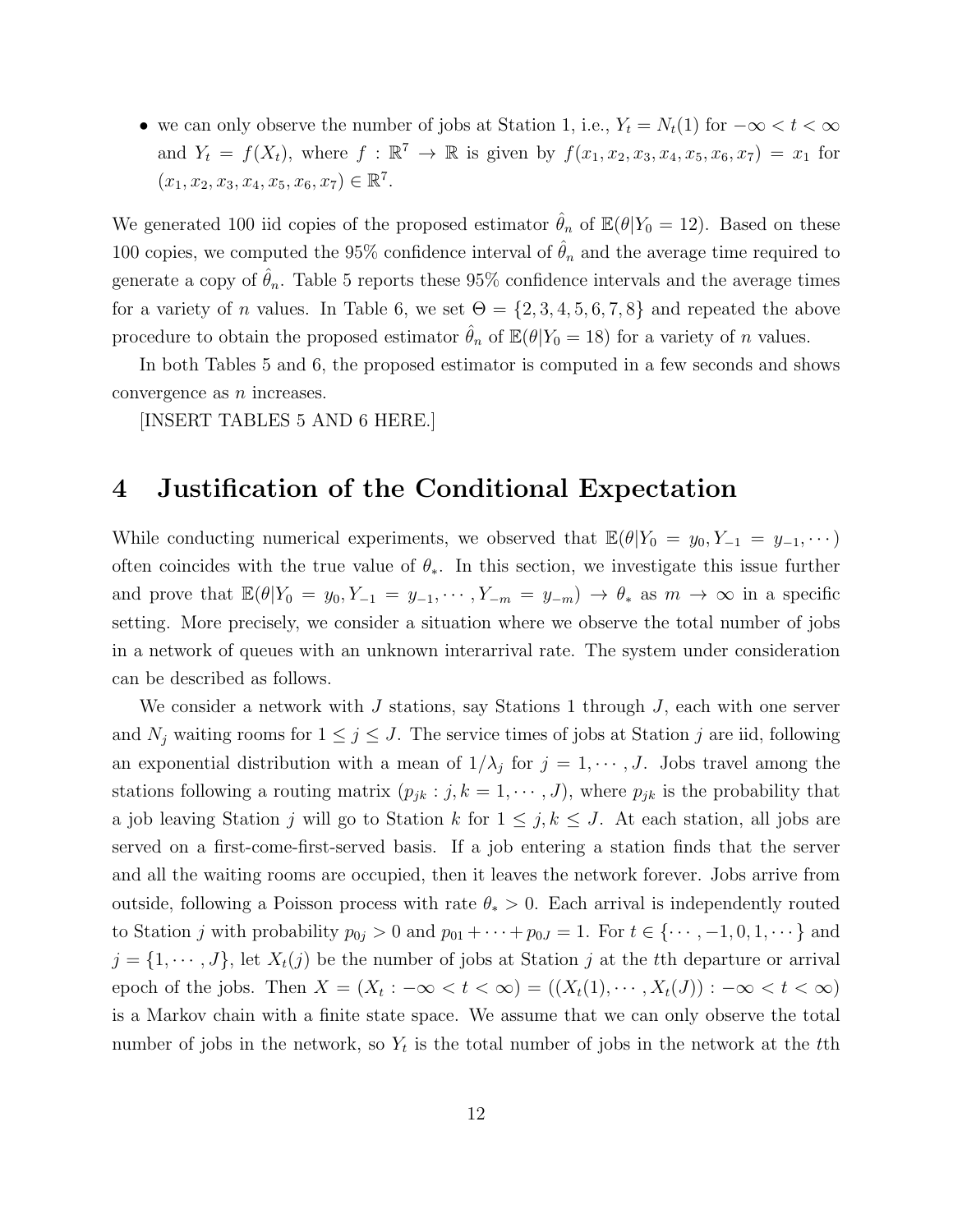transition epoch. We also assume that  $\lambda_1, \dots, \lambda_J$ ,  $(p_{jk}: 1 \le j, k \le J)$ , and  $p_{0j}$  for  $1 \le j \le J$ are known, but  $\theta_*$  is unknown.

The following assumption is needed.

A1: Assume that each station may both receive external input and deliver external output (possibly via other stations), i.e., for each j (i) either  $p_{0j} > 0$  or  $p_{0l_1}p_{l_1l_2}\cdots p_{l_vj_l}$ for some  $l_1, \dots, l_v$  and (ii) either  $1 - (p_{j1} + \dots + p_{jJ}) > 0$  or  $p_{jl_1} p_{l_1 l_2} \dots (1 - (p_{l_v 1} + p_{j_v 1})$  $\cdots + p_{l_v}$  $)) > 0$  for some  $l_1, \cdots, l_v$ .

A1 implies the irreducibility of  $(X_t: -\infty < t < \infty)$ . Since X is a finite-state Markov chain, it is positive recurrent. Hence, the irreducibility of  $X$  implies the existence of a unique stationary measure, say  $\pi_{\theta_*}$ . We need the following two additional assumptions.

A2: X is in the steady state, i.e.,  $X_t$  is distributed according to its stationary distribution  $\pi_{\theta_*}$  for  $t \in \{\cdots, -1, 0, 1, \cdots\}$ .

A3:  $\theta$  is a random variable that takes on one of the values in  $\Theta = {\theta_1, \dots, \theta_r}$ , where one of  $\theta_1, \cdots, \theta_r$  is equal to  $\theta_*$ .

Under A1, A2, and A3, the following theorems establish  $\mathbb{E}(\theta|Y_0 = y_0, \dots, Y_{-m} = y_{-m}) \rightarrow$  $\theta_*$  as  $m \to \infty$ , justifying the use of the conditional expectation as an estimator of  $\theta_*$ . In the proof of Theorem 1,  $\mathbb{E}_{\theta}$  and  $\mathbb{P}_{\theta}$  denote the conditional expectation given  $\theta_* = \theta$  and the conditional probability given  $\theta_* = \theta$ , respectively.

**Theorem 1.** Assume A1–A3. If  $\theta_k \neq \theta_*$  for  $k = 1, \dots, r$ ,

$$
\mathbb{P}(\theta = \theta_k | Y_0 = y_0, \cdots, Y_{-m} = y_{-m}) \to 0
$$

as  $m \to \infty$ . Also,

$$
\mathbb{P}(\theta = \theta_* | Y_0 = y_0, \cdots, Y_{-m} = y_{-m}) \to 1
$$

as  $m \to \infty$ .

Proof of Theorem 1. Since

$$
\mathbb{P}(\theta = \theta_k | Y_0 = y_0, \cdots, Y_{-m} = y_{-m}) = \frac{\mathbb{P}_{\theta_k}(Y_0 = y_0, \cdots, Y_{-m} = y_{-m}) \mathbb{P}(\theta = \theta_k)}{\sum_{j=1}^r \mathbb{P}_{\theta_j}(Y_0 = y_0, \cdots, Y_{-m} = y_{-m}) \mathbb{P}(\theta = \theta_j)},
$$

it suffices to show that

$$
\frac{\mathbb{P}_{\theta_k}(Y_0 = y_0, \cdots, Y_{-m} = y_{-m})}{\mathbb{P}_{\theta_*}(Y_0 = y_0, \cdots, Y_{-m} = y_{-m})} \to 0
$$
\n(4.1)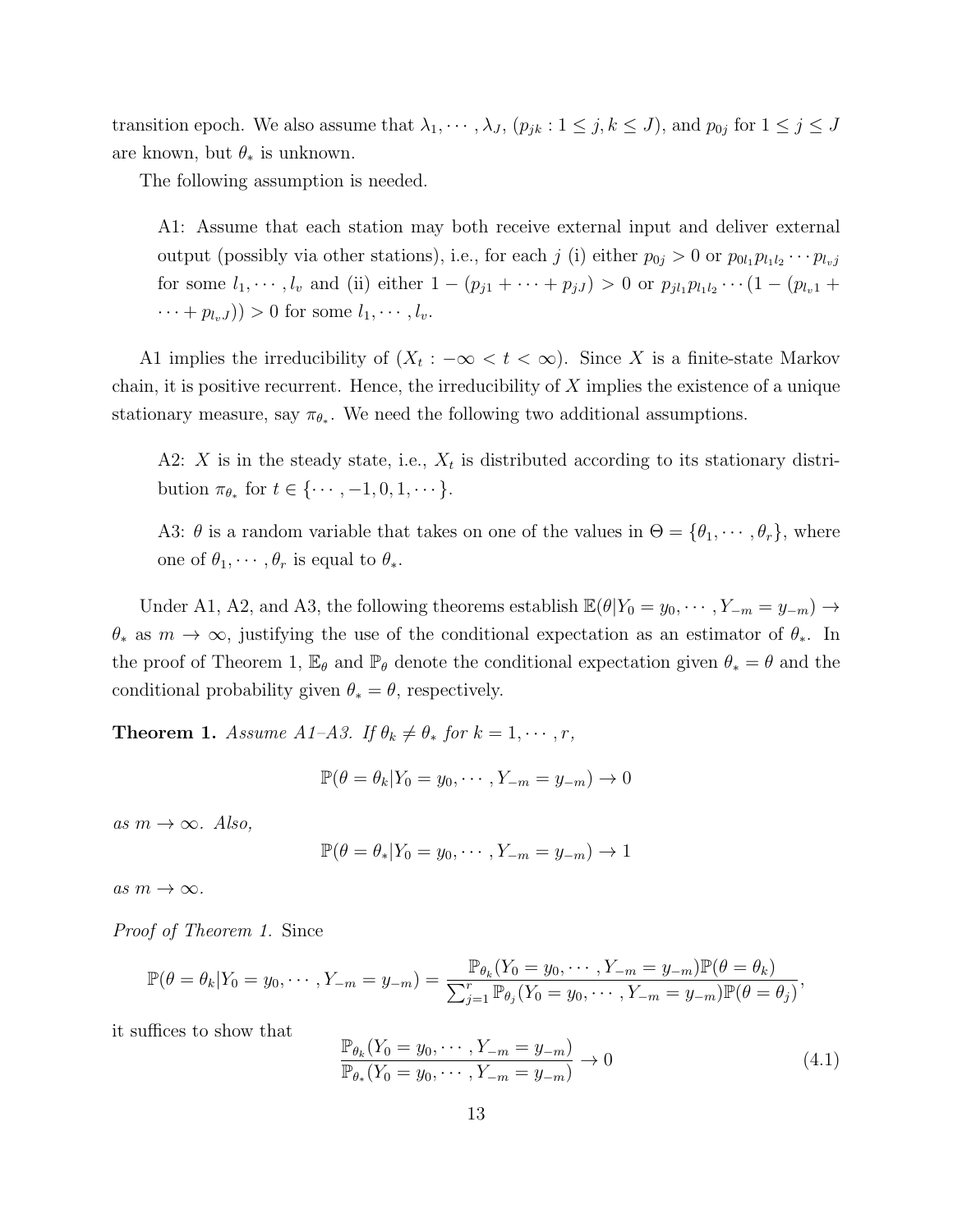as  $m \to \infty$  for  $\theta_k \neq \theta_*$ .

To simplify the notation, we will focus on the case where there are only 2 stations in the network, i.e.,  $J = 2$ . Generalization to the case where  $J > 2$  is straightforward.

For any nonnegative integers j and k, we denote the stationary probability that  $X_t(1) = j$ and  $X_t(2) = k$  given that the arrival rate equals  $\theta$  by  $\pi_{\theta}(j, k)$ .

We first note that  $(Y_t: -\infty < t < \infty)$  itself is a time-homogeneous Markov chain with the following transition probabilities:

$$
\mathbb{P}_{\theta}(Y_{t+1} = 1 | Y_t = 0) = 1
$$
\n
$$
\mathbb{P}_{\theta}(Y_{t+1} = 0 | Y_t = 1) = \pi_{\theta}(1, 0) \frac{\lambda_1 (1 - p_{11} - p_{12})}{\theta + \lambda_1} + \pi_{\theta}(0, 1) \frac{\lambda_2 (1 - p_{21} - p_{22})}{\theta + \lambda_2}
$$
\n
$$
\mathbb{P}_{\theta}(Y_{t+1} = 1 | Y_t = 1) = \pi_{\theta}(1, 0) \frac{\lambda_1 (p_{11} + p_{12})}{\theta + \lambda_1} + \pi_{\theta}(0, 1) \frac{\lambda_2 (p_{21} + p_{22})}{\theta + \lambda_2}
$$
\n
$$
\mathbb{P}_{\theta}(Y_{t+1} = 2 | Y_t = 1) = \pi_{\theta}(1, 0) \frac{\theta}{\theta + \lambda_1} + \pi_{\theta}(0, 1) \frac{\theta}{\theta + \lambda_2}.
$$

For  $j \geq 2$ ,

$$
\mathbb{P}_{\theta}(Y_{t+1} = j - 1|Y_t = j) = \sum_{k=1}^{N_1+1} \pi_{\theta}(k,0) \frac{\lambda_1(1 - p_{11} - p_{12})}{\theta + \lambda_1} + \sum_{k=1}^{N_2+1} \pi_{\theta}(0,k) \frac{\lambda_2(1 - p_{21} - p_{22})}{\theta + \lambda_2} \n+ \left( \sum_{l=1}^{N_2+1} \sum_{k=1}^{N_1+1} \pi_{\theta}(k,l) \right) \frac{\lambda_1(1 - p_{11} - p_{12}) + \lambda_2(1 - p_{21} - p_{22})}{\theta + \lambda_1 + \lambda_2} \n\mathbb{P}_{\theta}(Y_{t+1} = j|Y_t = j) = \sum_{k=1}^{N_1+1} \pi_{\theta}(k,0) \frac{\lambda_1(p_{11} + p_{12})}{\theta + \lambda_1} + \sum_{k=1}^{N_2+1} \pi_{\theta}(0,k) \frac{\lambda_2(p_{21} + p_{22})}{\theta + \lambda_2} \n+ \left( \sum_{l=1}^{N_2+1} \sum_{k=1}^{N_1+1} \pi_{\theta}(k,l) \right) \frac{\lambda_1(p_{11} + p_{12}) + \lambda_2(p_{21} + p_{22})}{\theta + \lambda_1 + \lambda_2} \n\mathbb{P}_{\theta}(Y_{t+1} = j + 1|Y_t = j) = \sum_{k=1}^{N_1+1} \pi_{\theta}(k,0) \frac{\theta}{\theta + \lambda_1} + \sum_{k=1}^{N_2+1} \pi_{\theta}(0,k) \frac{\theta}{\theta + \lambda_2} \n+ \left( \sum_{l=1}^{N_2+1} \sum_{k=1}^{N_1+1} \pi_{\theta}(k,l) \right) \frac{\theta}{\theta + \lambda_1 + \lambda_2}.
$$

For  $j \geq 0$ , we will denote

$$
\mathbb{P}_{\theta}(Y_{t+1} = j - 1 | Y_t = j) \triangleq P_{\theta}(j, -)
$$

$$
\mathbb{P}_{\theta}(Y_{t+1} = j | Y_t = j) \triangleq P_{\theta}(j, 0)
$$

$$
\mathbb{P}_{\theta}(Y_{t+1} = j + 1 | Y_t = j) \triangleq P_{\theta}(j, +).
$$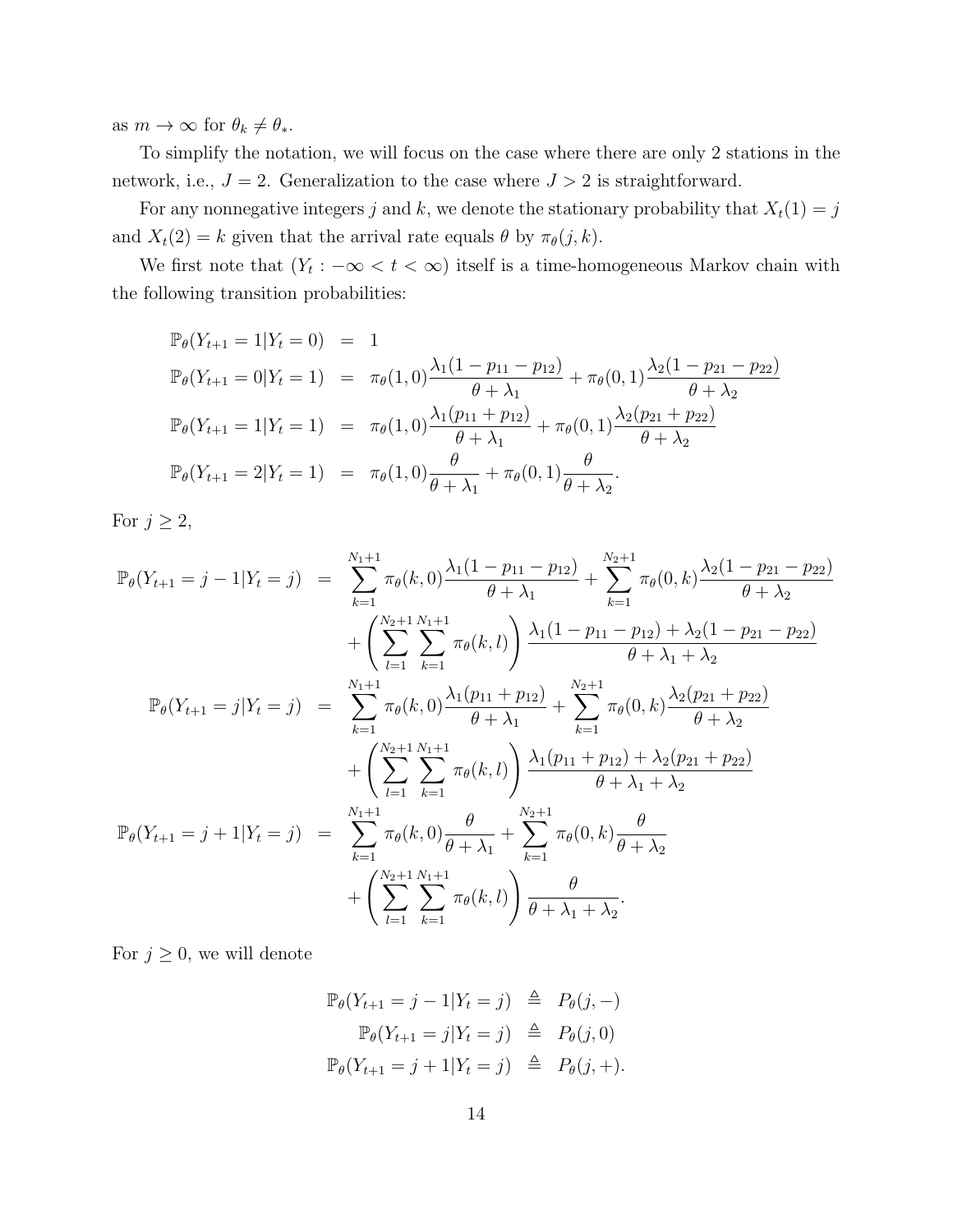and denote the stationary distribution of  $(Y_t: -\infty < t < \infty)$  by  $\pi_{y,\theta_*}$  when the arrival rate is  $\theta_*$ .

Now we note that by Theorem 1.23 on page 26 of Durrett (2011), for each  $j \geq 0$ , we have

$$
N_{j+}/s \rightarrow \pi_{y,\theta_*}(j)P_{\theta_*}(j, +)
$$
  
\n
$$
N_{j0}/s \rightarrow \pi_{y,\theta_*}(j)P_{\theta_*}(j, 0)
$$
  
\n
$$
N_{j-}/s \rightarrow \pi_{y,\theta_*}(j)P_{\theta_*}(j, -)
$$
\n(4.2)

almost surely as  $s \to \infty$ , where given that the arrival rate is  $\theta_*, N_{j+}$  is the number of times  $Y_k = j$  and  $Y_{k+1} = Y_k + 1$  for  $-m \le k \le -1$ ,  $N_{j0}$  is the number of times  $Y_k = j$  and  $Y_{k+1} = Y_k$  for  $-m \le k \le -1$ , and  $N_{j-}$  is the number of times  $Y_k = j$  and  $Y_{k+1} = Y_k - 1$  for  $-m \leq k \leq -1$ , i.e.,

$$
N_{j+} = \sum_{k=-m}^{-1} I(Y_k = j, Y_{k+1} = Y_k + 1 | \theta = \theta_*)
$$
\n
$$
N_{j0} = \sum_{k=-m}^{-1} I(Y_k = j, Y_{k+1} = Y_k | \theta = \theta_*)
$$
\nand\n
$$
N_{j-} = \sum_{k=-m}^{-1} I(Y_k = j, Y_{k+1} = Y_k - 1 | \theta = \theta_*)
$$

Without loss of generality, we can assume that we have a sample path  $y_{-m}, \dots, y_0$  where (4.2) is satisfied.

Next, we note that

$$
\mathbb{P}_{\theta}(Y_0 = y_0, \cdots, Y_{-m} = y_{-m}|\theta) = \mathbb{P}_{\theta}(Y_0 = y_0) \prod_{j=0}^{N_1 + N_2 + 2} P_{\theta}(j, +)^{N_j + P_{\theta}}(j, 0)^{N_j} P_{\theta}(j, -)^{N_j - p_{\theta}}(j, -)^{N_j - p_{\theta}}
$$

and that

$$
\frac{\mathbb{P}_{\theta}(Y_0 = y_0, \cdots, Y_{-m} = y_{-m})}{\mathbb{P}_{\theta_*}(Y_0 = y_0, \cdots, Y_{-m} = y_{-m})} = \frac{\mathbb{P}_{\theta}(Y_0 = y_0)}{\mathbb{P}_{\theta_*}(Y_0 = y_0)} \cdot \prod_{j=0}^{N_1+N_2+2} \left(\frac{P_{\theta}(j, +)}{P_{\theta_*}(j, +)}\right)^{N_{j+1}} \left(\frac{P_{\theta}(j, 0)}{P_{\theta_*}(j, 0)}\right)^{N_{j0}} \left(\frac{P_{\theta}(j, -)}{P_{\theta_*}(j, -)}\right)^{N_{j-1}}.
$$

To prove (4.1), it suffices to show that for each  $j \ge 1$  and  $\theta \ne \theta_*$ ,

$$
(1/m)\log\left(\frac{P_{\theta}(j, +)}{P_{\theta_*}(j, +)}\right)^{N_{j+}} \left(\frac{P_{\theta}(j, 0)}{P_{\theta_*}(j, 0)}\right)^{N_{j0}} \left(\frac{P_{\theta}(j, -)}{P_{\theta_*}(j, -)}\right)^{N_{j-}} \to a_j
$$
(4.3)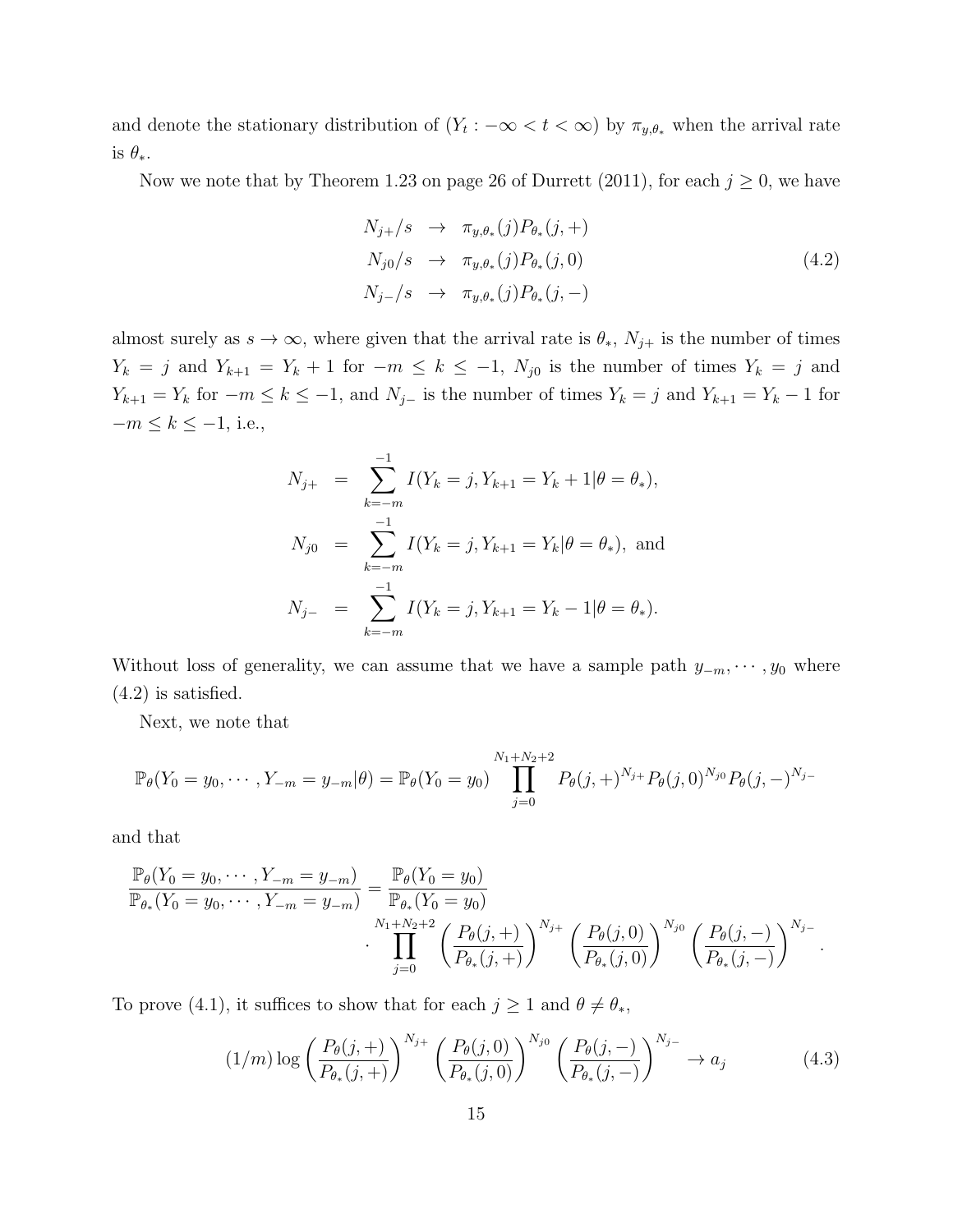as  $m \to \infty$  for some negative number  $a_j$ .

To prove (4.3), we note that

$$
\frac{1}{m} \log \left( \frac{P_{\theta}(j, +)}{P_{\theta_{*}}(j, +)} \right)^{N_{j+}} \left( \frac{P_{\theta}(j, 0)}{P_{\theta_{*}}(j, 0)} \right)^{N_{j0}} \left( \frac{P_{\theta}(j, -)}{P_{\theta_{*}}(j, -)} \right)^{N_{j-}}
$$
\n
$$
= \frac{N_{j+}}{m} \log \left( \frac{P_{\theta}(j, +)}{P_{\theta_{*}}(j, +)} \right) + \frac{N_{j0}}{m} \log \left( \frac{P_{\theta}(j, 0)}{P_{\theta_{*}}(j, 0)} \right) + \frac{N_{j-}}{m} \log \left( \frac{P_{\theta}(j, -)}{P_{\theta_{*}}(j, -)} \right)
$$
\n
$$
\to \pi_{y, \theta_{*}}(j) P_{\theta_{*}}(j, +) \log \left( \frac{P_{\theta}(j, +)}{P_{\theta_{*}}(j, +)} \right) + \pi_{y, \theta_{*}}(j) P_{\theta_{*}}(j, 0) \log \left( \frac{P_{\theta}(j, 0)}{P_{\theta_{*}}(j, 0)} \right)
$$
\n
$$
+ \pi_{y, \theta_{*}}(j) P_{\theta_{*}}(j, -) \log \left( \frac{P_{\theta}(j, -)}{P_{\theta_{*}}(j, -)} \right)
$$
\n
$$
= \pi_{y, \theta_{*}}(j) \log \left( \frac{P_{\theta}(j, +)}{P_{\theta_{*}}(j, +)} \right)^{P_{\theta_{*}}(j, +)} \left( \frac{P_{\theta}(j, 0)}{P_{\theta_{*}}(j, 0)} \right)^{P_{\theta_{*}}(j, 0)}
$$
\n
$$
\cdot \left( \frac{1 - P_{\theta}(j, +) - P_{\theta}(j, 0)}{1 - P_{\theta_{*}}(j, +) - P_{\theta_{*}}(j, 0)} \right)^{1 - P_{\theta_{*}}(j, +) - P_{\theta_{*}}(j, 0)}
$$
\n
$$
\stackrel{\triangle}{=} \rho(\theta)
$$

as  $m \to \infty$  almost surely.

We next prove that  $\rho(\theta)$  is increasing when  $\theta < \theta_*$ , decreasing when  $\theta > \theta_*$ , and zero when  $\theta = \theta_*$ . To prove this, we note that

$$
\frac{d\rho}{d\theta} = \pi_{y,\theta_*}(j) \left( \frac{P_{\theta_*}(j, +) dP_{\theta}(j, +)}{P_{\theta}(j, +)} + \frac{P_{\theta_*}(j, 0) dP_{\theta}(j, 0)}{P_{\theta}(j, 0)} \frac{dP_{\theta}(j, 0)}{d\theta} - \left( \frac{1 - P_{\theta_*}(j, +) - P_{\theta_*}(j, 0)}{1 - P_{\theta}(j, +) - P_{\theta}(j, 0)} \right) \left( \frac{dP_{\theta}(j, +) dP_{\theta}(j, 0)}{d\theta} + \frac{dP_{\theta}(j, 0)}{d\theta} \right) \right),
$$

 $P_{\theta_*}(j,+)$  is a decreasing function of  $\theta$ ,  $P_{\theta_*}(j,0)$  is a decreasing function of  $\theta$ ,  $1-P_{\theta_*}(j,+)$  $P_{\theta_*}(j,0)$  is an increasing function of  $\theta$ , and hence,

$$
\frac{d\rho}{d\theta} > 0 \text{ when } \theta < \theta_*
$$
  
\n
$$
\frac{d\rho}{d\theta} < 0 \text{ when } \theta_* < \theta, \text{ and}
$$
  
\n
$$
\frac{d\rho}{d\theta} = 0 \text{ when } \theta = \theta_*.
$$

Since  $\rho(\theta) \downarrow -\infty$  as  $\theta \downarrow 0$ ,  $\rho(\theta) \downarrow -\infty$  as  $\theta \uparrow \infty$ , we can conclude that  $\rho(\theta)$  is increasing when  $\theta < \theta_*$ , decreasing when  $\theta > \theta_*$ , and zero when  $\theta = \theta_*$ , and hence, (4.3) follows.  $\Box$ 

Theorem 2. Under A1, A2, and A3,

$$
\mathbb{E}(\theta|Y_0 = y_0, \cdots, Y_{-m} = y_{-m}) \to \theta_*
$$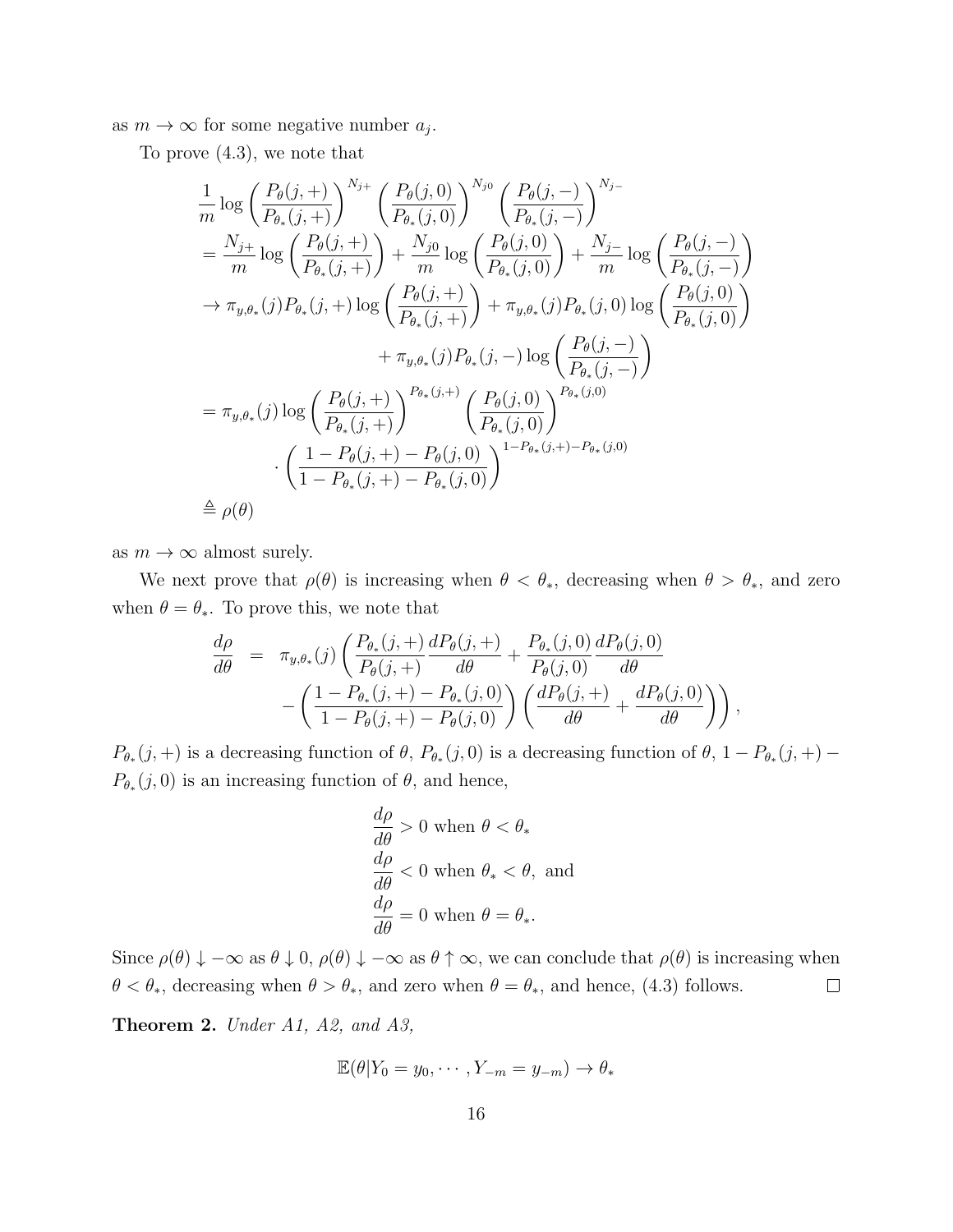as  $m \to \infty$  a.s.

Proof of Theorem 2. By Theorem 1,

$$
\mathbb{E}(\theta|Y_0 = y_0, \cdots, Y_{-m} = y_{-m}) = \sum_{i=1}^r \theta_i \mathbb{P}(\theta = \theta_i | Y_0 = y_0, \cdots, Y_{-m} = y_{-m}) \to \theta_*
$$

 $\Box$ 

as  $m \to \infty$ , which completes the proof of Theorem 2.

**Remark 1.** Theorem 2 states that the conditional expectation  $\mathbb{E}(\theta|Y_0 = y_0, \dots, Y_{-m} = y_{-m})$ converges to the true value of the unknown parameter  $\theta_*$  as the length of the historical data increases to infinity. This, in turn, implies that the proposed algorithm, when modified to compute the conditional expectation given the full history of  $Y$ , computes the true value of the unknown parameter.

## 5 Conclusions

In this paper, we proposed an efficient algorithm for estimating an unknown parameter  $\theta_*$ that is required to describe the dynamics of a stochastic process  $X = (X_t : -\infty < t < \infty)$ when partially observed data  $Y_0 = y_0, Y_{-1} = y_{-1}, \cdots$  are available. Our proposed method treats  $\theta_*$  as a random variable  $\theta$  and computes  $\mathbb{E}(\theta|Y_0 = y_0)$  as an estimator of  $\theta_*$ . The key idea of the proposed method is to express the conditional expectation as a weighted sum of reverse conditional probabilities using Bayes' rule and to compute the reverse conditional probabilities using simulation. Our numerical results reveal that the proposed estimator is computed within a few seconds and successfully converges to the true value of  $\mathbb{E}(\theta|Y_0 = y_0)$ as the computer time allocated to the simulation increases.

Future research topics include (1) extending the proposed method to the case where  $\theta_*$ is multidimensional and  $\Theta$  is continuous, (2) extending the proposed method to the case where we wish to estimate  $\mathbb{E}(\theta|Y_0 = y_0, Y_{-1} = y_{-1}, \cdots, Y_{-m} = y_{-m})$  for some  $m > 1$ , and (3) justifying the proposed method rigorously by establishing the consistency of the proposed method.

## References

Basawa, I. V. and Prakasa Rao, B. L. S. (1980). Statistical Inference for Stochastic Processes. Academic Press, New York.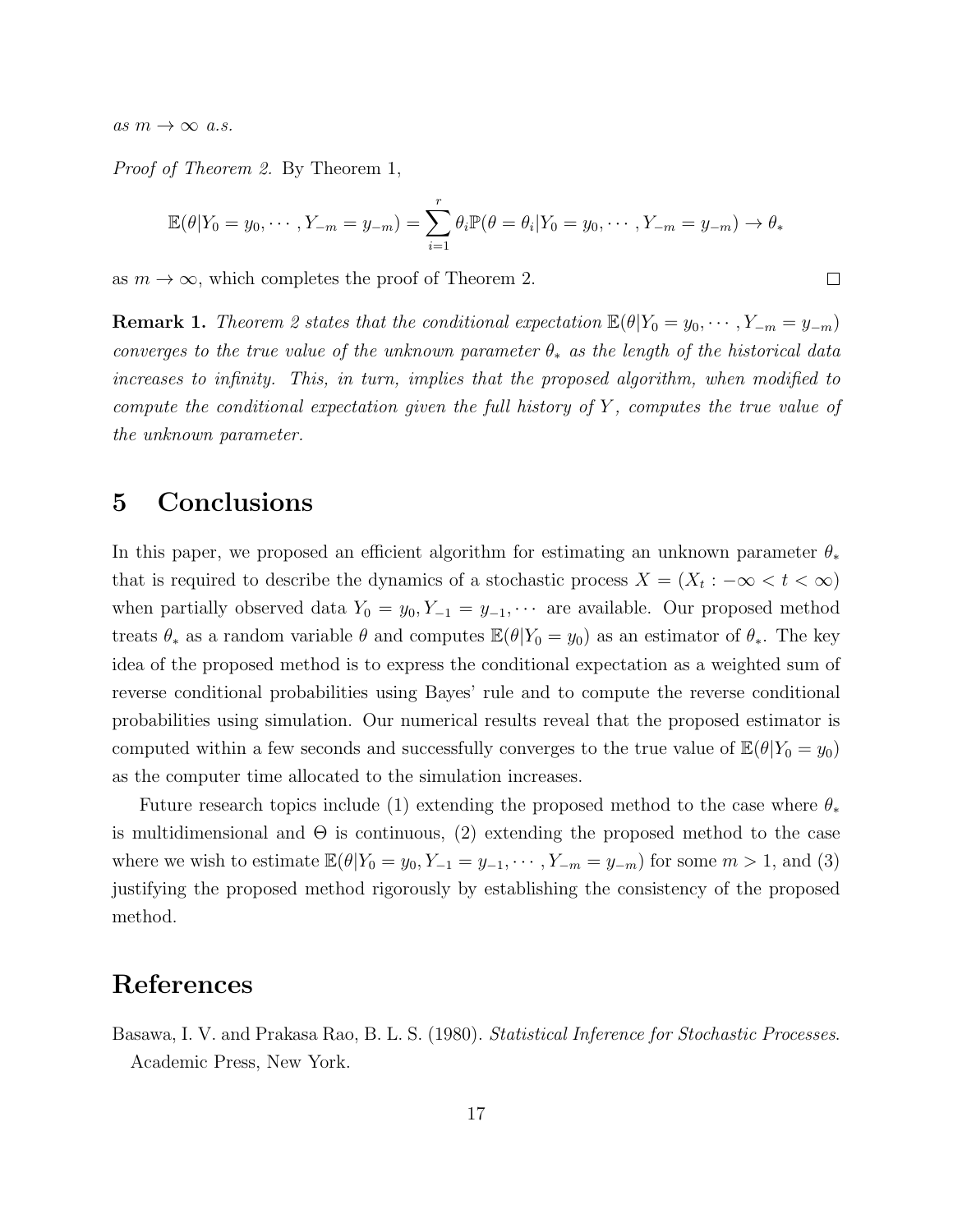- Beadle, E. R. and Djurić, P. M. (1997). A fast weighted Bayesian bootstrap filter for nonlinear model state esstimation. IEEE Trans. Aerosp. Electron. Syst., 33(1):338–343.
- Bhada, A. and Ionides, E. L. (2014). Adaptive particle allocation in iterated sequential Monte Carlo via approximating meta-models. Stat. Comput., pages 1–15.
- Carpenter, J., Clifford, P., and Fearnhead, P. (1999). An improved particle filter for nonlinear problems. *IEE Proceedings Radar, Sonar and Navigation*, 146(1):2–7.
- Casella, G. and Robert, C. P. (1996). Rao-Blackwellisation of sampling schemes. Biometrika, 83(1):81–94.
- Chen, H. and Yao, D. D. (2001). Fundamentals of Queueing Networks: Performance, Asymptotics, and Optimization. Springer, New York.
- Doucet, A., Briers, M., and Senecal, S. (2006). Efficient block sampling strategies for sequential Monte Carlo. J. Comput. Graph. Statist., 15(3):693–711.
- Doucet, A. and Johansen, A. M. (2011). A tutorial on particle filtering and smoothing: Fifteen years later. In *Oxford Handbook of Nonlinear Filtering*. Oxford University Press.
- Durrett, R. (2011). Essentials of Stochastic Processes. Springer, New York, NY.
- Fox, D. (2003). Adapting the sample size in particle filters through KLD-sampling. International Journal of Robotics Research, 22(12):985–1004.
- Gilks, W. R. and Berzuini, C. (2001). Following a moving target– Monte Carlo inference for dynamic Bayesian models. J. R. Statist. Soc. B, pages 127–146.
- Jacob, P. E., Lindsten, F., and Schön, T. B. (2019). Smoothing with couplings of conditional particle filters. J. Amer. Statist. Assoc., pages 1–20.
- Kantas, N., Doucet, A., Singh, S. S., and Maciejowski, J. M. (2009). An overview of sequential Monte Carlo methods for parameter estimation in general state–space models. In IFAC Proceedings, pages 774–785.
- Kitagawa, G. (1996). Montal Carlo filter and smoother for non-Gaussian nonlinear state space models. J. Comput. Graph. Stat.,  $5(1):1-25$ .
- Künsch, H. R. (2005). Recursive Monte Carlo filters: Algorithms and theoretical analysis. Ann. Statist., 33(5):1983–2021.